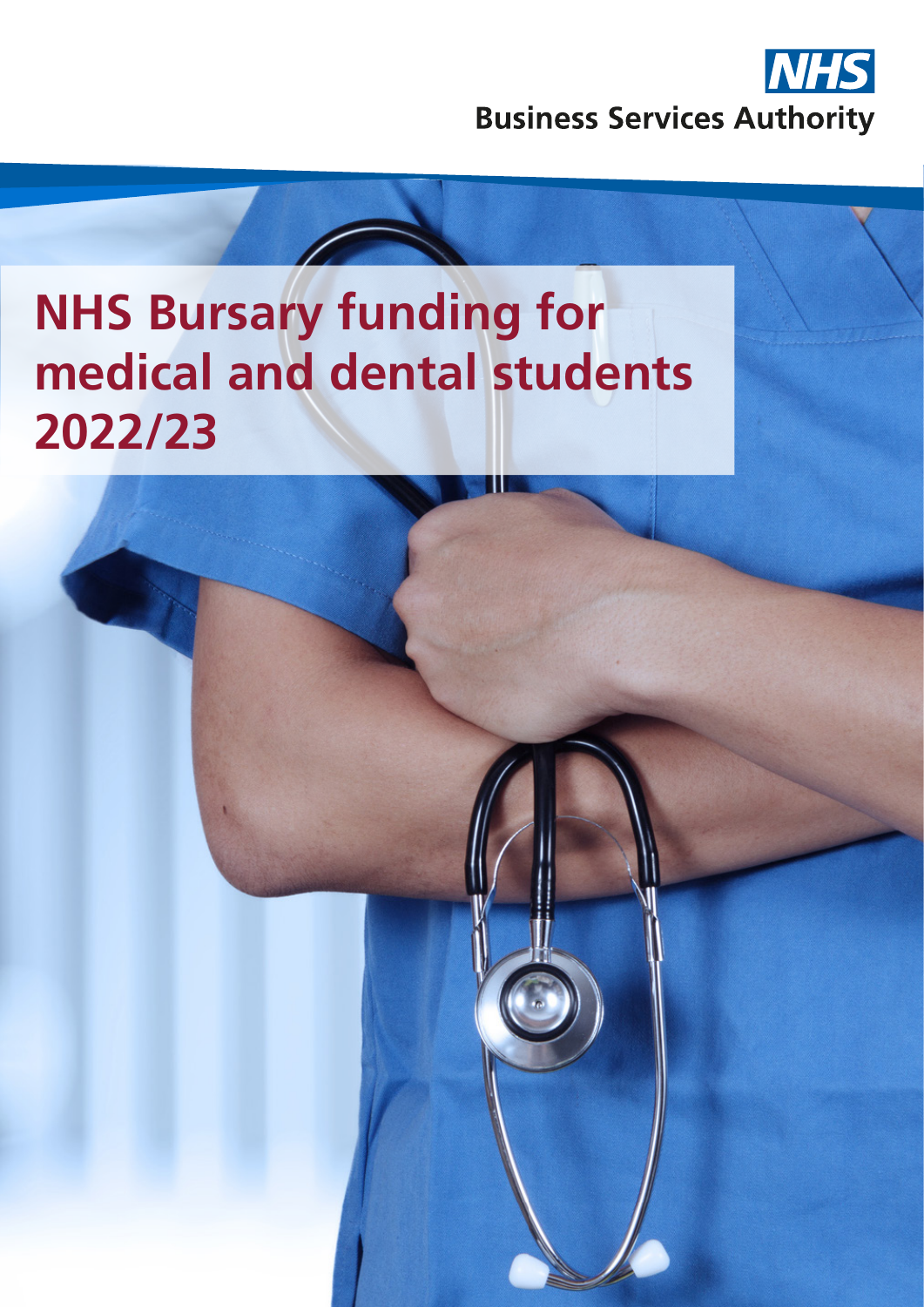# **Contents**

| Disclaimer                                                    | 3  |
|---------------------------------------------------------------|----|
| Who is this booklet for?                                      | 3  |
| 1. Personal eligibility: residency and immigration status     | 4  |
| 2. Course eligibility                                         | 11 |
| 3. Tuition fees                                               | 15 |
| 4. Applying for a NHS Bursary                                 | 16 |
| 5. NHS Bursary award rates, calculation and assessment        | 17 |
| <b>6. Additional allowances</b>                               | 26 |
| 7. Changes in circumstances                                   | 31 |
| 8. Additional sources of help for medical and dental students | 33 |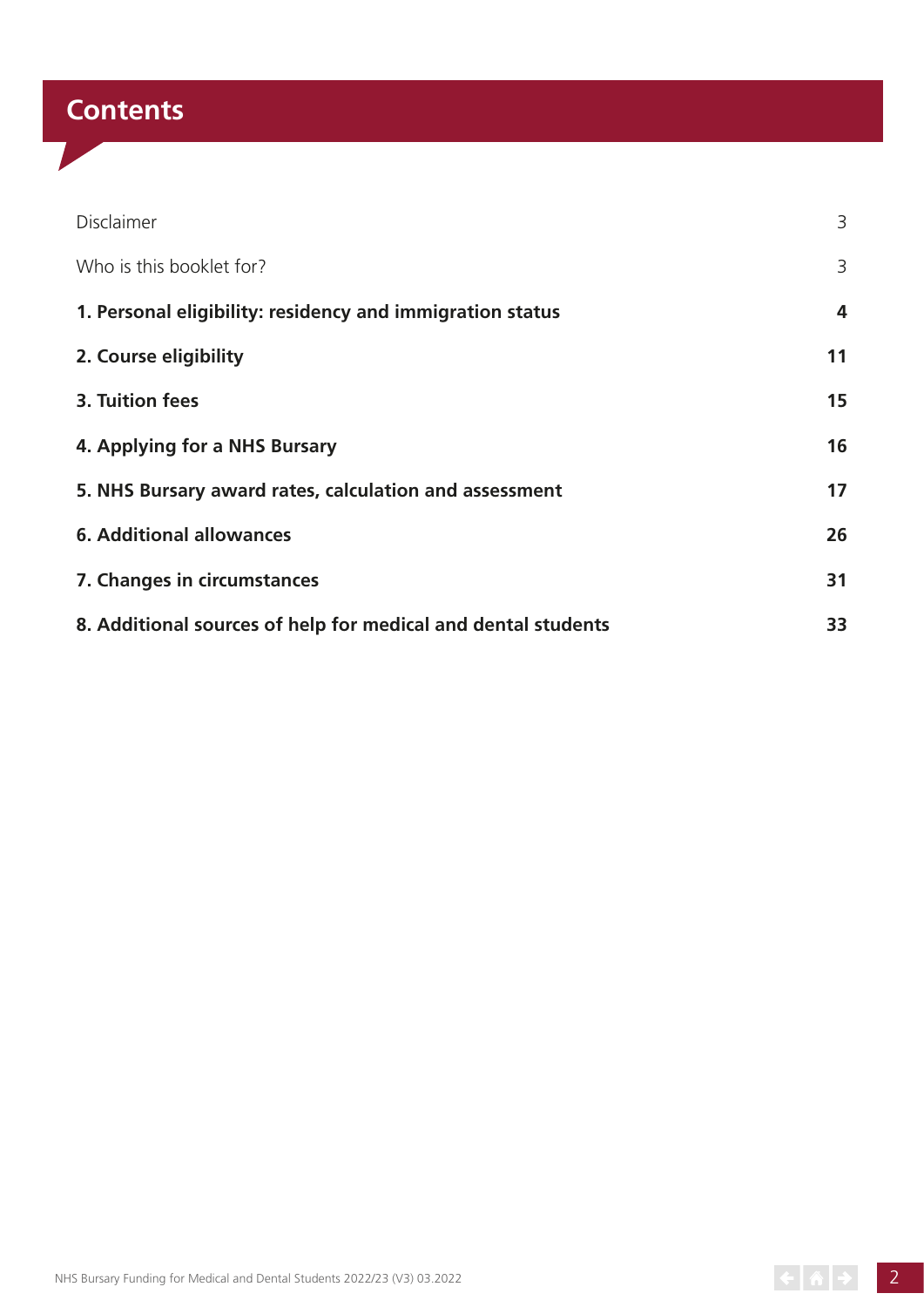# **Disclaimer**

Students should not rely on the current NHS Bursary rules and allowances when planning for future academic years. These rules may be subject to review and as a result may change. Information about NHS Bursary funding is posted on the NHS Business Services Authority website and students are advised to check this on a regular basis.

The Department of Health and Social Care and NHSBSA Student Services will not accept responsibility for loss of any type suffered by students who have relied on a previous version of the rules.

#### **Policy**

The NHS Business Services Authority (NHSBSA) Student Services is responsible for administering the NHS Bursary Scheme to eligible medical and dental students. The Department of Health and Social Care (DHSC) and the Department for Education (DfE) share responsibility for the financial support for medical and dental students who are ordinarily resident in England.

NHS Bursary funding is administered to eligible students under the arrangements which will be set out in the **NHS Bursary Scheme New Rules (Eleventh Edition)** for the academic year from 1 September 2022 to 31 August 2023.

# **Who is this guide for?**

The information in this guide is intended for:

**Undergraduate** or **graduate-entry** medical or dental students in the later years of their course who are applying for NHS bursary funding for the first time in 2022/23.

Continuing **undergraduate** and **graduateentry** medical and dental students who have already received an NHS Bursary in the previous academic year or years.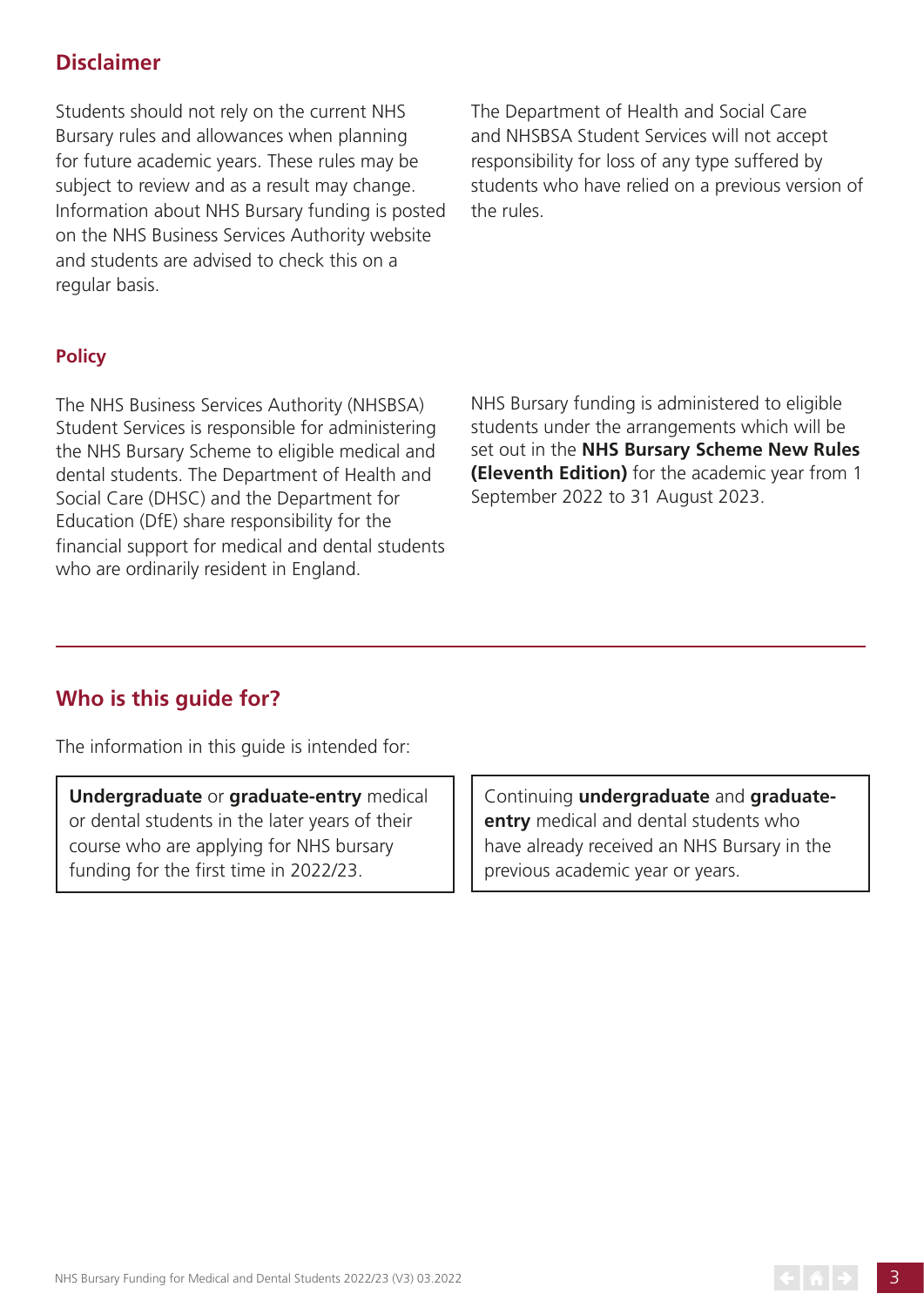# **1. Personal eligibility: residency and immigration status**

#### **Continuing students**

If you have applied for and received an NHS Bursary in a previous academic year or years you will normally have already demonstrated your eligibility for funding. However you must re-apply for your bursary each academic year to ensure your course tuition fee contribution is met on your behalf as well as any means tested bursary or non-means tested grant that you may be entitled to.

#### **New bursary applicants**

If you will be entering an NHS Bursary funded year for the first time in 2022/23 and this is the first time you are applying to us, please read the information below.

NHS Bursaries are only available to students who were ordinarily resident in **England** on the first day of the first academic year in which their medical or dental course began.

If you moved to England from elsewhere in the UK (including the Channel Islands or the Isle of Man) wholly or mainly for the purpose of undertaking full time education, you will not be eligible for NHS Bursary funding.

Instead, you should contact the relevant funding authority in Scotland, Wales, Northern Ireland or the Islands.

#### *Example:*

*Student A was ordinarily resident in Scotland, but moved to England to undertake a foundation level science degree for a year. The student was funded by the Student Awards Agency for Scotland for that course. They remained in England for the following summer vacation period and then began their undergraduate Medicine course at another English university in the autumn.*

**Student A would be regarded as being ordinarily resident in Scotland for NHS Bursary funding purposes, and would not be eligible for an NHS Bursary. They would be advised to contact the Student Awards Agency for Scotland (SAAS) instead.**

#### **EU Students**

EU students studying at a university in England who do not qualify for the maintenance grant elements of the NHS Bursary, may still be entitled to have their tuition fee contribution met by the NHS, providing they meet the residency criteria outlined in this guide.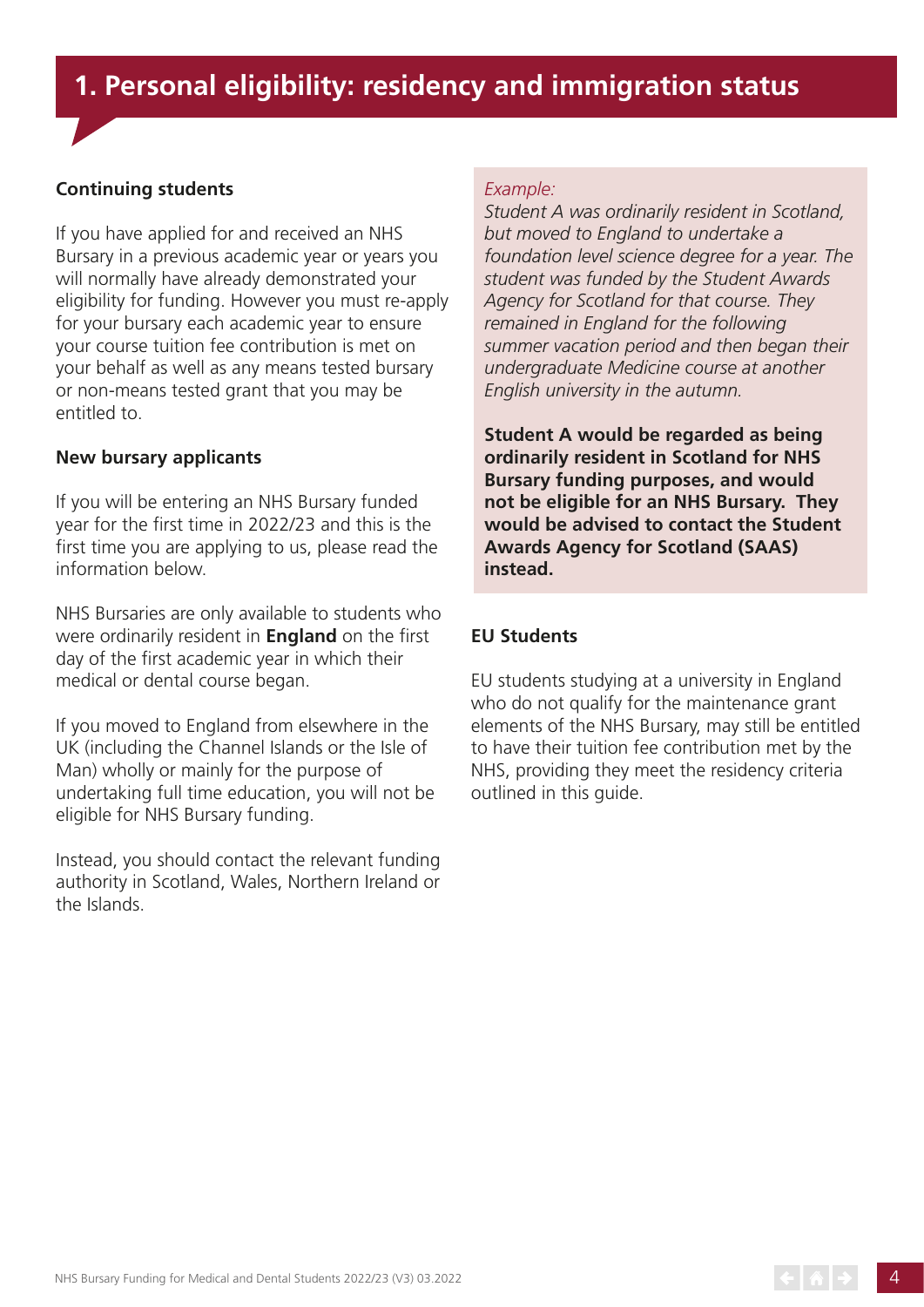| If your university is located in: | EU medical or dental students should apply for<br>help with tuition fee costs to: |
|-----------------------------------|-----------------------------------------------------------------------------------|
| <b>England</b>                    | <b>NHSBSA Student Services</b>                                                    |
| <b>Wales</b>                      | <b>Student Finance Wales</b>                                                      |
| <b>Scotland</b>                   | <b>Student Awards Agency for Scotland</b>                                         |
| <b>Northern Ireland</b>           | <b>Student Finance Northern Ireland</b>                                           |

- EU students studying at universities in **England** should apply to NHSBSA Student Services.
- EU students studying at a university in **Scotland, Wales** or **Northern Ireland** should apply to the relevant national authority shown above for the country in which they are studying.

# **Changes to UK student support rules since the UK left the EU**

Under UK legislation, as set out in the *Education (Student Fees, Awards and Support) (Amendment) Regulations 2021*, the eligibility rules for student support have been changed to reflect the UK's withdrawal from the European Union. These affect students commencing courses from 1 August 2021 onwards. For NHS Bursary applicants in the 2022/23 academic year, these changes will generally only apply to graduate-entry medical or dental students entering year 2 of their course.

# **UK residency**

Medical and dental students are eligible for a bursary and/or payment of their tuition fees if they meet the relevant residence requirements detailed in any one of the eligibility categories below.

Full details of the residency rules will be set out in the NHS Bursary Scheme New Rules Eleventh Edition 2022/23. Students are required to provide documentary evidence of their current immigration status when they apply for a bursary.

Where a student does not meet all of the requirements in the relevant category, they will not be eligible.

The rules in the table below apply to students who commenced their medical or dental course before 1 August 2021.

Eligibility rules for Graduate entry medical or dental students who commenced year 1 of their course in 2021/22 will be made available in due course.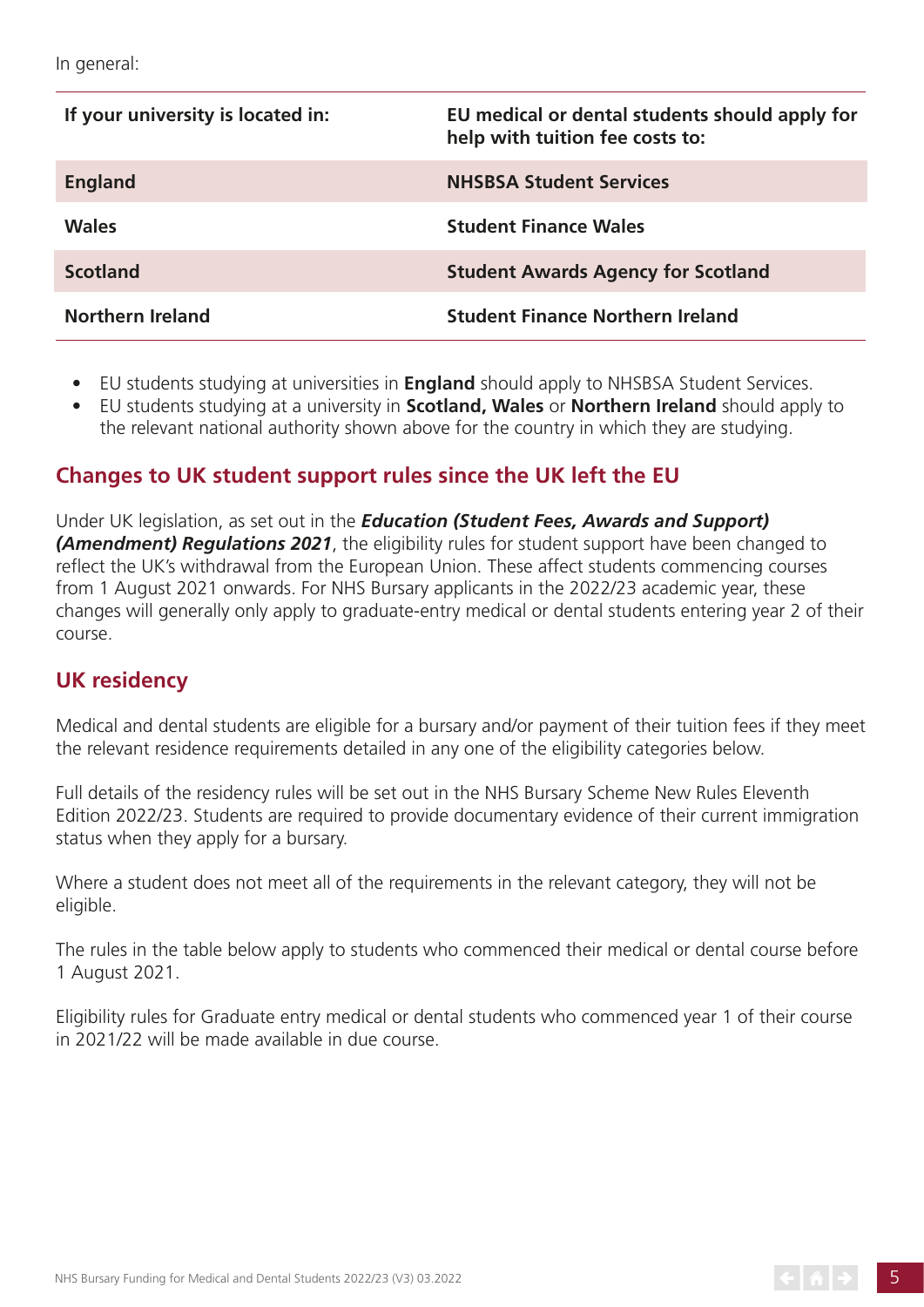#### **1. Students who are settled in the UK**

This includes UK nationals who have always lived in the UK and EEA national or family member students who have acquired the right of permanent residence in the UK.

To be eligible under this category students must:

- be ordinarily resident in England on the first day of the first academic year of the course **and;**
- have been ordinarily resident in the UK (or the Channel Islands or Isle of Man) throughout the three years immediately before the first day of the first **academic year** of their course.

#### **2. Students who have been granted refugee status in the UK**

To be eligible under this category students must:

- have been ordinarily resident in the UK and Islands **and;**
- have not ceased to be so since they were recognised as a refugee **and;**
- have been ordinarily resident in the UK on the first day of the first academic year of their course.

#### **3. Students who are the spouse or civil partner of a person with refugee status**

To be eligible under this category students must:

- have been the spouse or civil partner of the refugee on the date on which the refugee applied for asylum **and;**
- be ordinarily resident in the UK and have not ceased to be so since being given leave to enter or remain in the UK as the family member of the refugee **and;**
- be ordinarily resident in the UK on the first day of the first academic year of their course.

#### **4. Students who are the child or step-child of a person with refugee status**

To be eligible under this category students must:

- have been the child of the refugee or the child of the refugee's spouse or civil partner on the date the refugee made the application for asylum **and;**
- have been under 18 when the refugee applied for asylum **and;**
- be ordinarily resident in the UK and Islands and have not ceased to be resident since being given leave to enter or remain in the UK **and;**
- be ordinarily resident in the UK on the first day of the first academic year of their course.

#### **5. Students who have been granted humanitarian protection in the UK**

To be eligible under this category students must:

- have been ordinarily resident in the UK on the first day of the first academic year of the course **and;**
- have been ordinarily resident in the UK and Islands throughout the period since being granted their humanitarian protection.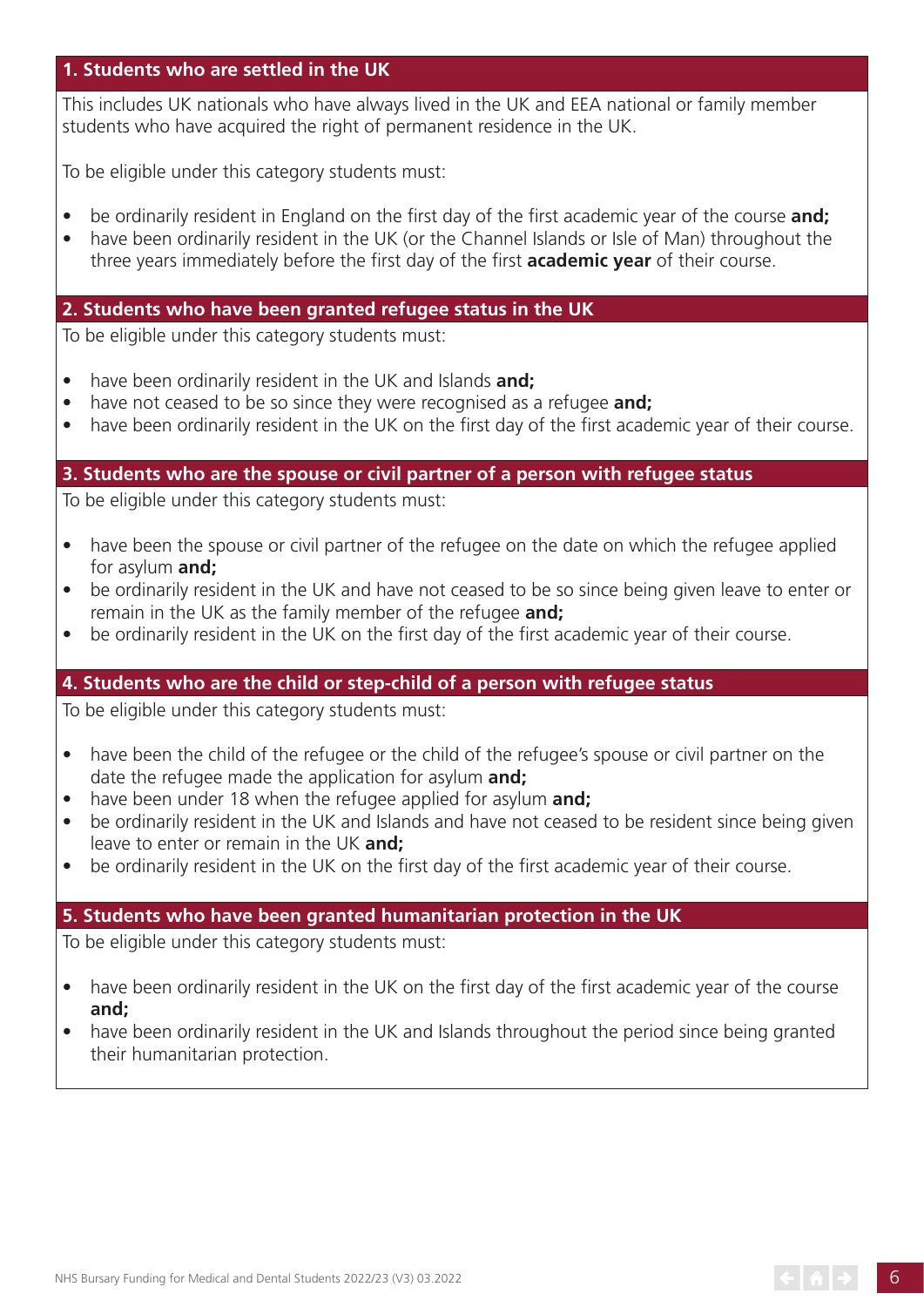6. Students who are the spouse<sup>2</sup> or civil partner of a person granted humanitarian  **protection in the UK**

To be eligible under this category students must:

- have been the spouse or civil partner of the person granted humanitarian protection on the date on which that person applied for asylum in the UK **and**;
- they must have been ordinarily resident in the UK (not Islands) on the first day of the first academic year of the course **and;**
- have been ordinarily resident in the UK and Islands throughout the period since being given leave to enter or remain.

#### **7. Students who are the child or step-child of a person granted humanitarian protection in the UK**

To be eligible under this category students must:

- have been the child of that person (or the child of a person who was the spouse or civil partner of the person granted humanitarian protection) **and;**
- have been under 18 on the parent or step-parent's asylum application date **and;**
- be ordinarily resident in the UK (but not the Islands) on the first day of the first academic year of the course **and;**
- have been ordinarily resident in the UK and Islands throughout the period since being given leave to enter or remain.

#### **8. Students with Long Residence**

This category applies to students with Leave to Remain status in the UK, who are:

- ordinarily resident in the UK, **and**;
- who have been ordinarily resident in the UK and Islands throughout the three year period immediately preceding the first day of the first academic year of their course, **and;**
- their residence in the UK and Islands must not during any part of the three year period referred to above, been wholly or mainly for the purpose of receiving full-time education **and;**
- if aged under 18 years they must have lived in the UK throughout the seven year period preceding the first day of the first academic year of the course **or;**
- if aged 18 years or above they must have lived in the UK throughout either:
	- o half their life or
	- $o$  a period of twenty years<sup>3</sup>

**9. Students who are EEA migrant workers, EEA self-employed persons, Swiss-employed persons, Swiss self-employed persons or a relevant family member<sup>4</sup>;** 

*<sup>2</sup> This does not include unmarried partners*

*<sup>3</sup> The minimum residency period is capped at twenty years for those aged 40 and over.*

<sup>&</sup>lt;sup>4</sup> Means that person's spouse or civil partner, or direct descendants of the person or of the person's spouse or civil partner who are *under the age of 21, or dependants of the person or the person's spouse or civil partner; or dependent direct relatives in the ascending line of that person or of the person's spouse or civil partner*

*<sup>5</sup> Means that person's spouse or civil partner, or that person's child or the child of that person's spouse or civil partner.*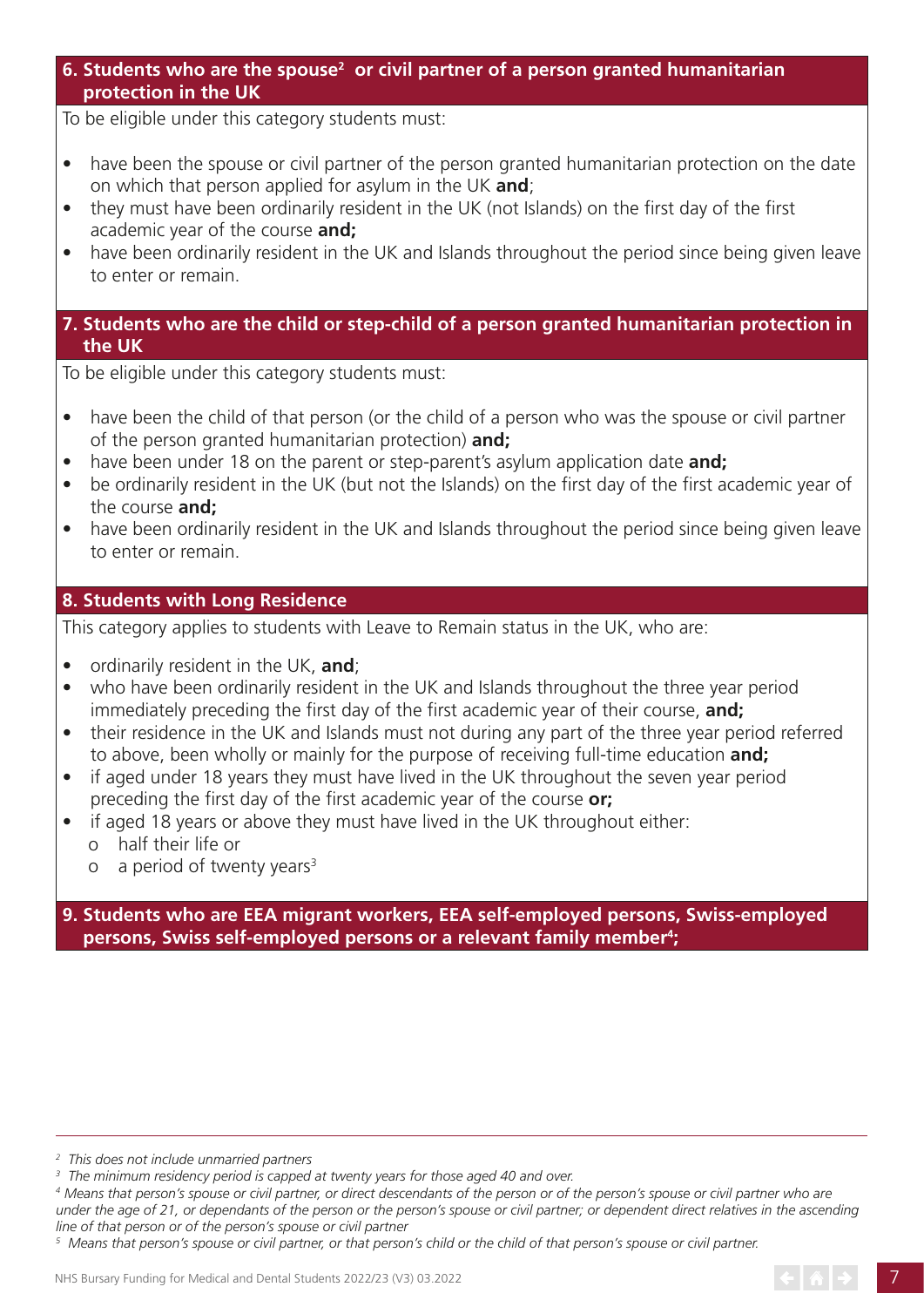To be eligible under this category students must:

- be ordinarily resident in the UK on the first day of the first academic year of their course **and;**
- have been ordinarily resident in the territory comprising the EEA or Switzerland throughout the three year period before the first day of the first academic year of their course.
- **10. Students who are EEA frontier workers, EEA frontier self-employed persons, Swiss frontier-employed persons, Swiss frontier self-employed persons or a relevant family**  member<sup>5</sup>

To be eligible under this category students must:

- have been ordinarily resident in the territory comprising the EEA or Switzerland throughout the three year period before the first day of the first academic year of the course.
- **11. Students who are settled in the UK but who have exercised a right of residence elsewhere in the EEA**

To be eligible under this category students must:

- have been ordinarily resident in the UK and settled in the UK immediately before leaving the UK **and;**
- be ordinarily resident in the UK on the first day of the first academic year of the course **and;**
- have been ordinarily resident in the EEA or Switzerland throughout the three year period before the first day of the first academic year of their course.
- **12. Students who are EU nationals or a relevant family member who have not been ordinarily resident in the UK for at least three years**

To be eligible to receive a **tuition fees only award** under this category, students must:

- have been ordinarily resident in the EEA or Switzerland throughout the three year period before the first day of the first academic year of their course.
- **13. Students who are EU Nationals (other than UK nationals) on the first day of the first academic year of their course and who have been ordinarily resident in the UK**

To be eligible for a bursary under this category students must:

- be ordinarily resident in the UK on the first day of the first academic year of the course **and**;
- ordinarily resident in the UK and Islands throughout the three year period immediately before the first day of the first academic year of their course.

# **14. Students who are the child of a Swiss National entitled to support in the UK by article 3(6) of annex 1 of the Swiss Agreement**

To be eligible under this category students must:

- be ordinarily resident in the UK on the first day of the first academic year of the course **and;**
- have been ordinarily resident in the EEA or Switzerland throughout the three year period before the first day of the first academic year of their course.

# **15. Students who are the child of a Turkish worker**

 $^6\,$  This means a person who has Leave to Remain as a stateless person under the immigration rules within the meaning given in section 33(1) of the *Immigration Act 1971(a) and who has been ordinarily resident in the United Kingdom and Islands throughout the period since being granted such leave.*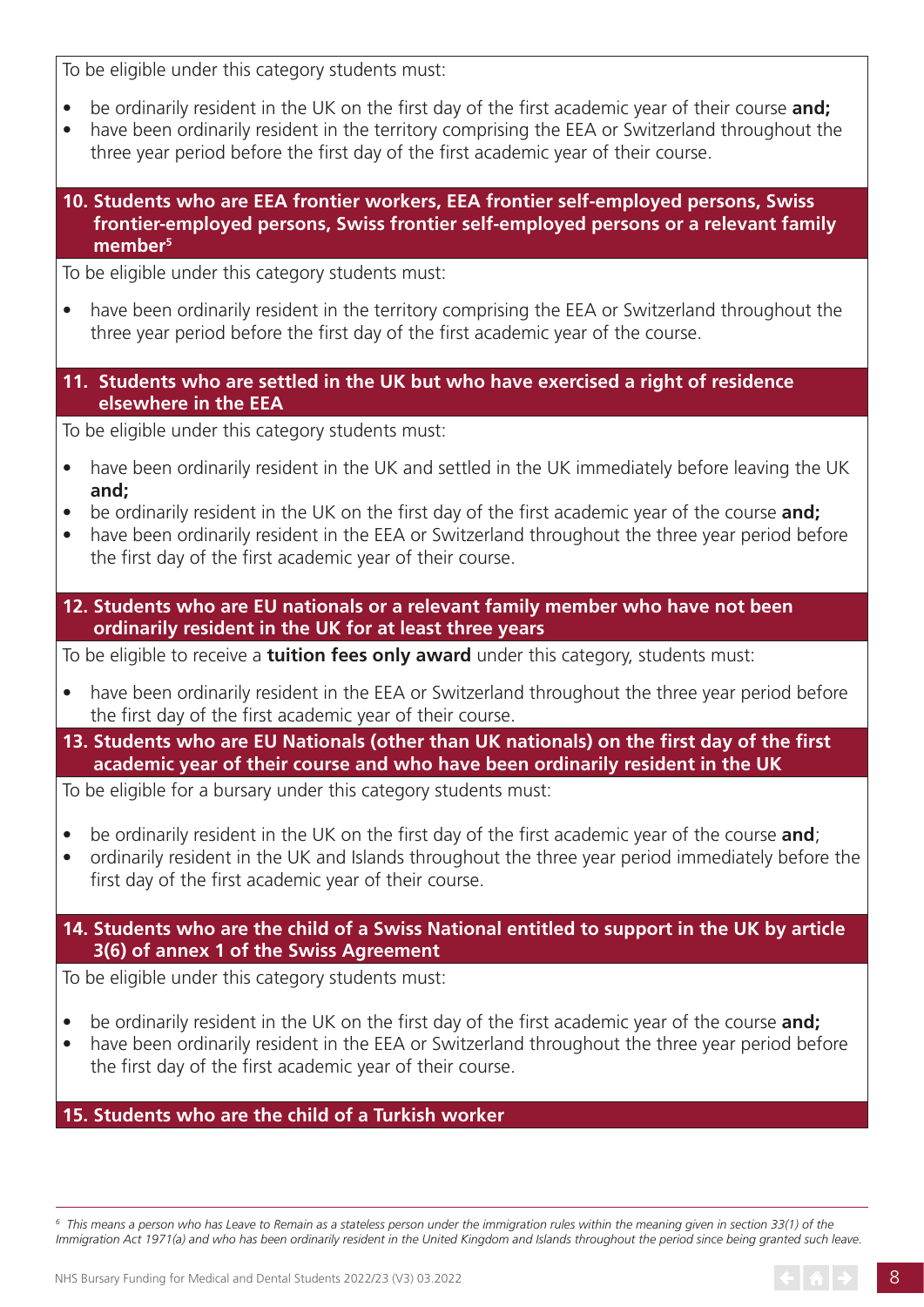To be eligible under this category students must:

- be ordinarily resident in the UK on the first day of the first academic year of the course **and;**
- have been ordinarily resident in the EEA, Switzerland or Turkey throughout the three year period before the first day of the first academic year of the course.

# **16. Students who have been granted Stateless Leave6**

To be eligible under this category students must:

- be ordinarily resident in England on the first day of the first academic year of the course **and**;
- have been ordinarily resident in the United Kingdom and Islands throughout the three-year period preceding the first day of the first academic year of their course.

## **17. Students who are the spouse or civil partner of a person granted Stateless Leave**

To be eligible under this category students must:

- have been that person's spouse or civil partner on the leave application date **and**;
- have been ordinarily resident in England on the first day of the first academic year of the course **and;**
- have been ordinarily resident in the United Kingdom and Islands throughout the three-year period preceding the first day of the first academic year of the course.

#### **18. Students who are the child or step-child of a person who has been granted Stateless Leave**

To be eligible under this category students must:

- have been the child or stepchild of the person granted stateless leave on the leave application date **and**;
- have been under 18 on that date **and**;
- have been ordinarily resident in England on the first day of the first academic year of the course **and**;
- have been ordinarily resident in the United Kingdom and Islands throughout the three-year period preceding the first day of the first academic year of the course.

**19. A person granted leave to remain under Section 67 of the 2016 Immigration Act** This category applies to students who started their course on or after 1 August 2019.

To be eligible under this category, students must:

• be ordinarily resident in the UK on the first day of the first academic year of the course, and have been ordinarily resident in the United Kingdom and Islands throughout the period since the person was granted such leave.

#### **The leave to remain must be current.**

#### **20. The child of a person granted leave to remain under Section 67 of the 2016 Immigration Act**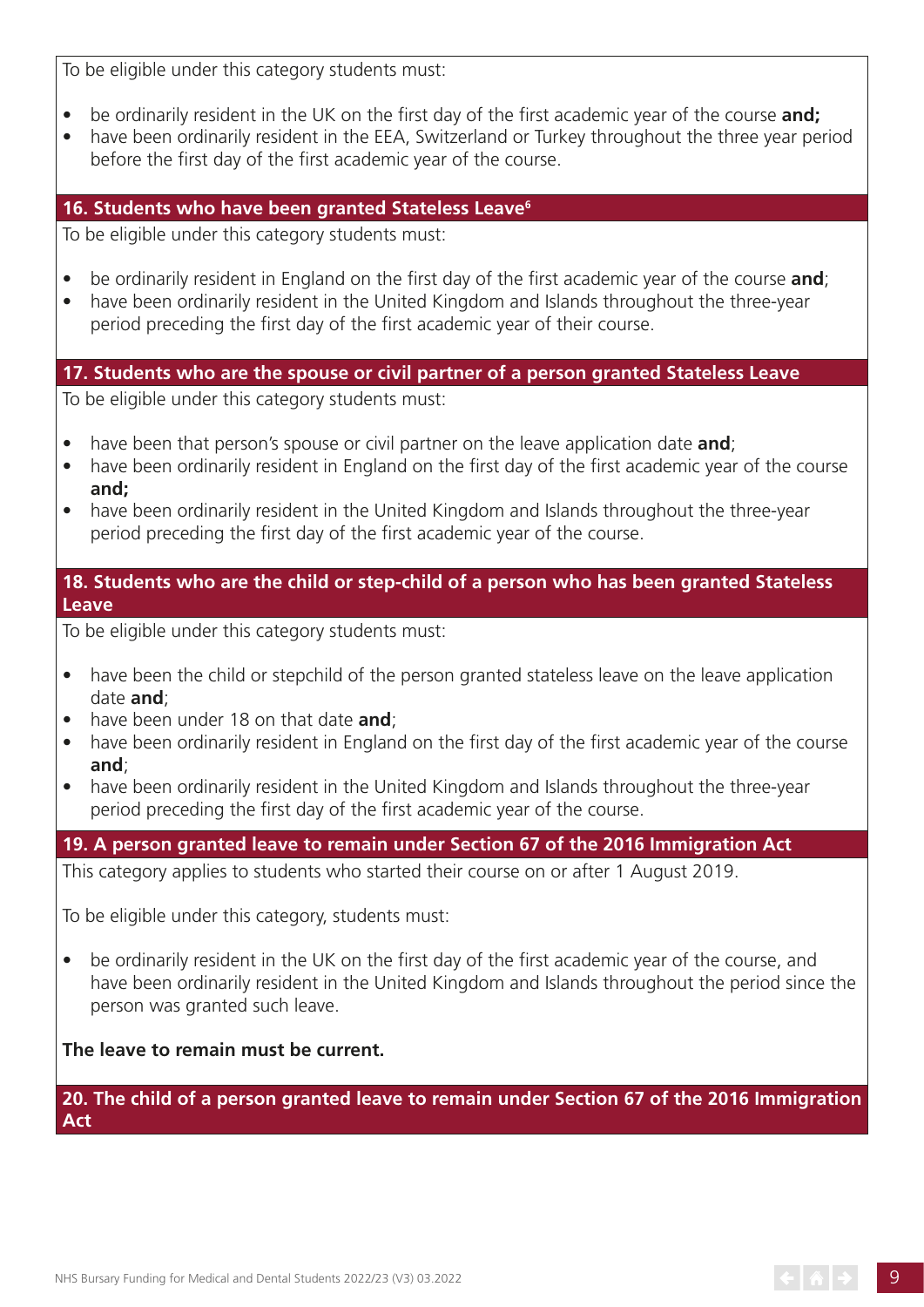To be eligible under this category students must:

- be ordinarily resident in the UK on the first day of the first academic year of the course, and
- have been ordinarily resident in the United Kingdom and Islands throughout the period since the person was granted such leave.

## **The leave to enter or remain of the person granted Section 67 leave must not have expired.**

## **21. A person granted Calais Leave**

This category applies to students starting courses from the 2020/21 academic year onwards. To be eligible under this category students must:

- be ordinarily resident in the UK on the first day of the first academic year of the course; and
- have been ordinarily resident in the UK and Islands throughout the period since being granted such leave.

# **22. Child of a person granted Calais Leave**

To be eligible under this category students must:

- have been granted leave in line with the parent that holds Calais Leave status; and
- be ordinarily resident in the UK on the first day of the first academic year of the course;

#### **23. Persons Granted Leave to Remain as a Victim of Domestic Violence or abuse**

To be eligible under this category students must:

- be ordinarily resident in England on the first day of the first academic year of the course; and
- have been resident in the United Kingdom and Islands since the leave was granted.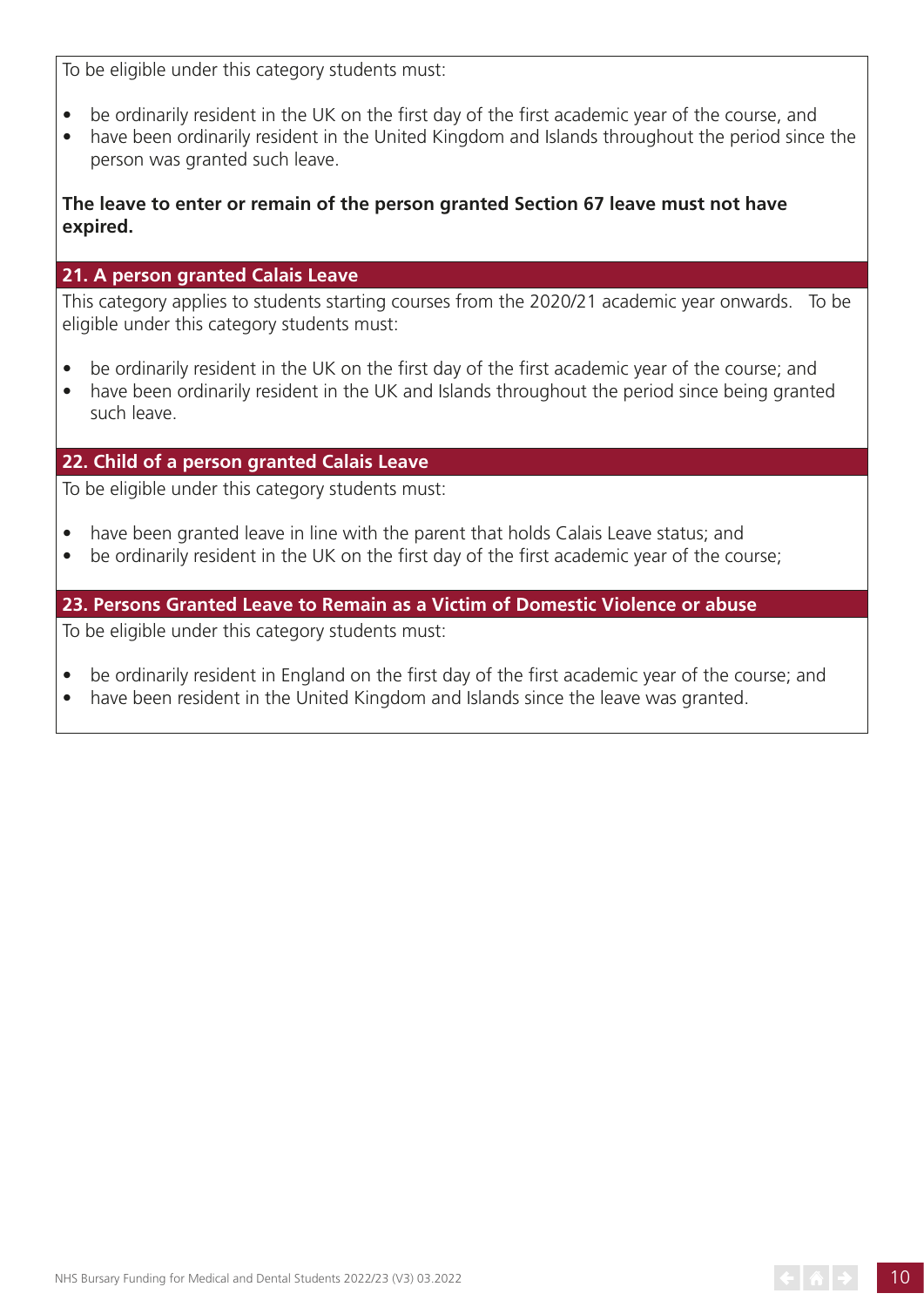# **1.1 Your medical or dental course**

Only the later years of courses leading to professional registration as a Doctor or Dentist are eligible for an NHS Bursary. Details of which course years are bursary funded are set out in the table below.

| Type of medical or dental<br>pre-registration course                                                                                                                    | Part of course eligible<br>for an NHS Bursary |                        |                              |                              |                              |                              |
|-------------------------------------------------------------------------------------------------------------------------------------------------------------------------|-----------------------------------------------|------------------------|------------------------------|------------------------------|------------------------------|------------------------------|
| Course year                                                                                                                                                             |                                               | $\overline{2}$         | 3                            | 4                            | 5                            | 6                            |
| Five or more years<br>undergraduate<br>pre-registration course<br>(including any integral foundation<br>or intercalating years at bachelor<br>or master's degree level) | <b>Not</b><br>eligible                        | <b>Not</b><br>eligible | <b>Not</b><br>eligible       | <b>Not</b><br>eligible       | <b>NHS</b><br><b>Bursary</b> | <b>NHS</b><br><b>Bursary</b> |
| Accelerated four year pre-<br>registration course for<br>graduates with relevant<br>prior learning                                                                      | <b>Not</b><br>eligible                        | <b>NHS</b><br>Bursary  | <b>NHS</b><br><b>Bursary</b> | <b>NHS</b><br><b>Bursary</b> |                              |                              |
| Accelerated three year pre-<br>registration course for<br>graduates with relevant<br>prior learning                                                                     | <b>Not</b><br>eligible                        | <b>NHS</b><br>Bursary  | <b>NHS</b><br><b>Bursary</b> |                              |                              |                              |

#### **Undergraduate medical or dental courses taken as a second degree**

If you are undertaking an undergraduate medical or dental course as a second degree, provided you meet the residency criteria described in *Section 2* and are in a bursary funded course year for undergraduate courses as set out above, you will still be able to apply for an NHS Bursary from your fifth year of study.

If you have been permitted to join the course from a later study year due to prior learning or qualifications, for example course year two or three of a five year undergraduate programme, you would be eligible to apply for a bursary from course year five.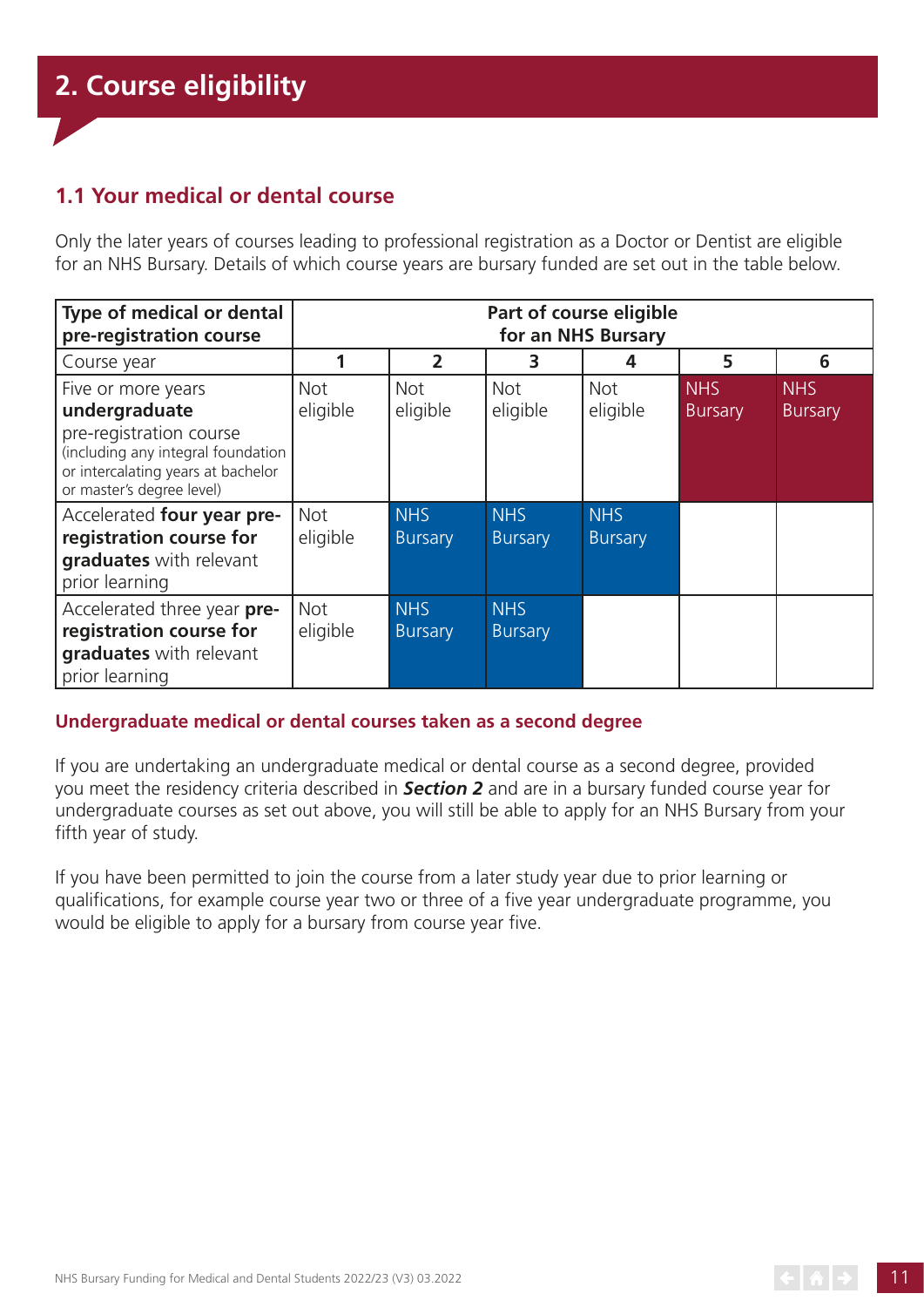# **Foundation year**

A foundation year may be counted towards bursary funding, provided that the foundation year formed an integral part of the whole medical or dental course and you enrolled at the outset for its full duration.

# **Intercalation**

Intercalating years at bachelors or masters level (but not PhD) may be counted towards the qualifying fifth year of study for NHS Bursary funding but the intercalation year must be an integral part of your medical or dental course.

If you undertook an intercalation year during the earlier part of your undergraduate programme, you could be eligible for NHS Bursary funding from your fifth year of study. The examples below show in more detail how this might apply.

| Intercalation undertaken in earlier years of the course |                         |                                                             |  |
|---------------------------------------------------------|-------------------------|-------------------------------------------------------------|--|
| <b>Example</b>                                          |                         | <b>Eligibility</b>                                          |  |
| A medical student chooses to intercalate                |                         | They will be eligible for NHS support from their fifth year |  |
| in year 3 of their 5 year undergraduate                 |                         | of study, which, because of their intercalation year, will  |  |
| course.                                                 |                         | be course year 4.                                           |  |
|                                                         | <b>Timeline</b>         |                                                             |  |
| <b>Academic year</b>                                    | <b>Course year</b>      | <b>Year of study for NHS Bursary</b>                        |  |
|                                                         |                         | purposes                                                    |  |
| 2018/19                                                 |                         | First                                                       |  |
| 2019/20                                                 | 2                       | Second                                                      |  |
| 2020/21                                                 | <b>Intercalation</b>    | <b>Third</b>                                                |  |
|                                                         | year                    |                                                             |  |
| 2021/22                                                 | 3                       | Fourth                                                      |  |
| 2022/23                                                 | $\overline{\mathbf{4}}$ | <b>Fifth</b>                                                |  |
|                                                         |                         | the student would be eligible to apply                      |  |
|                                                         |                         | for an NHS Bursary funding from this                        |  |
|                                                         |                         | year (i.e. for course years 4 and 5 in                      |  |
|                                                         |                         | 2022/23 and 2023/24)                                        |  |

If you intercalate in your fifth year of study during an undergraduate course you will be eligible to apply for NHS Bursary funding and, if your application is accepted, you will receive a bursary for the intercalation year and course year 5. See the example below for more information.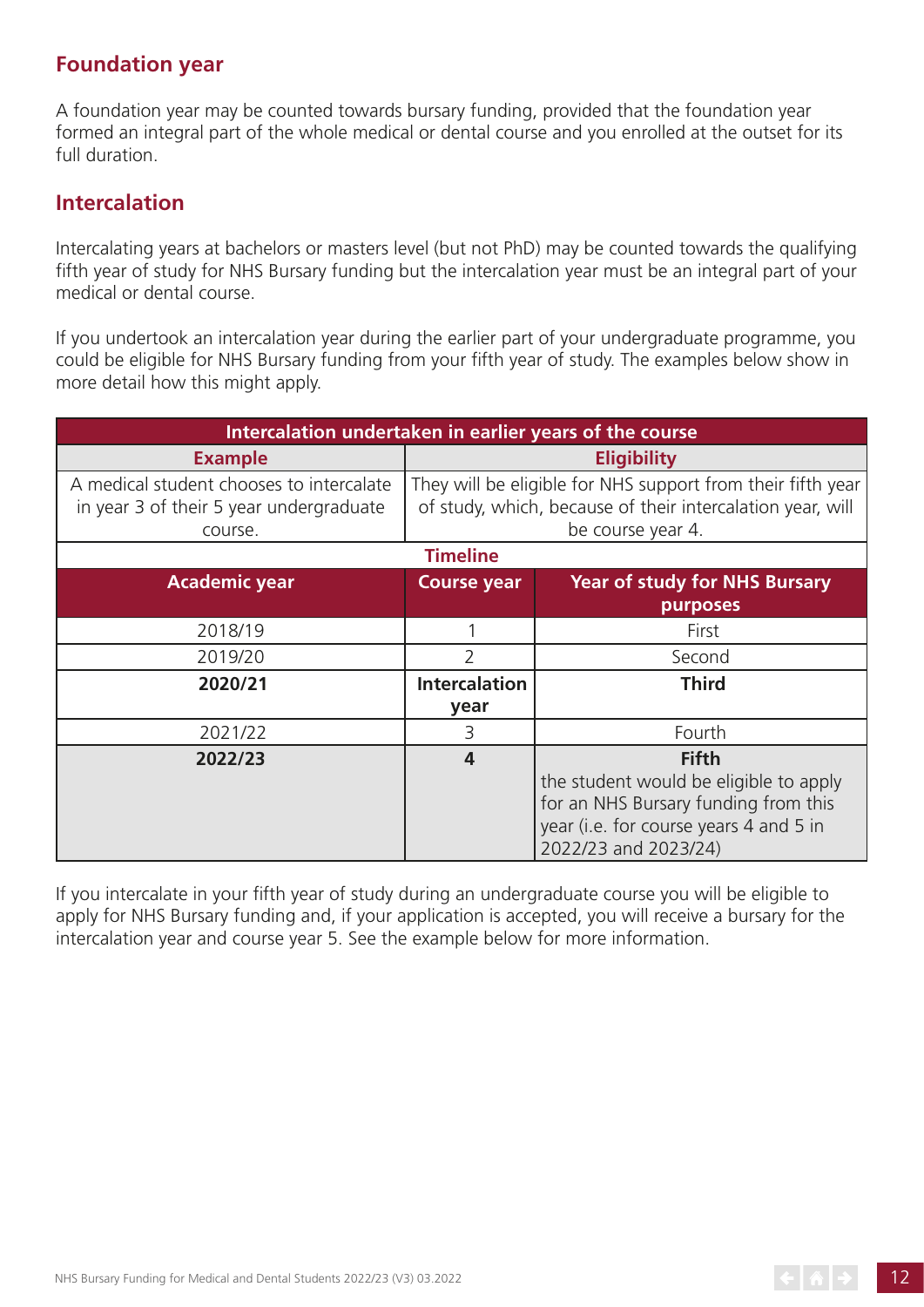| Intercalation undertaken in the fifth year of study undergraduate programme                   |                                                                      |  |
|-----------------------------------------------------------------------------------------------|----------------------------------------------------------------------|--|
| <b>Example</b>                                                                                | Student is eligible to apply for a<br><b>NHS Bursary as follows:</b> |  |
| A medical student undertakes an intercalation<br>year in their fifth year of study in 2021/22 | The intercalation year and;<br>course year five                      |  |

| <b>Academic year</b> | <b>Course year</b>           | Year of study for NHS Bursary<br>purposes   |
|----------------------|------------------------------|---------------------------------------------|
| 2018/19              |                              | First                                       |
| 2019/20              |                              | Second                                      |
| 2020/21              | 3                            | Third                                       |
| 2021/22              | 4                            | Fourth                                      |
| 2022/23              | <b>Intercalation</b><br>year | <b>Fifth</b><br>NHS Bursary funding applies |
| 2023/24              | 5                            | <b>Sixth</b><br>NHS Bursary funding applies |

# **Repeat study**

Repeat years **do not** count towards the qualifying year of study for NHS Bursary funding purposes.

If you are required to repeat a later course year which is eligible for NHS Bursary funding, you may still be entitled to receive a bursary for up to a maximum of 12 additional months (i.e. one academic year).

No further bursary funding can be awarded to you if you need more than one 12 month period of repeat study to complete your course, regardless of your circumstances. The tables below provide further information.

#### **Examples of repeat study patterns and corresponding NHS Bursary funding**

| Example 1: Repeat study in earlier part of undergraduate course -<br>one occasion                                                                                      |                    |                                                                          |  |
|------------------------------------------------------------------------------------------------------------------------------------------------------------------------|--------------------|--------------------------------------------------------------------------|--|
| A medical student on an undergraduate five year programme was required to repeat course year 2<br>in 2019/20. Their eligible bursary funded years would be as follows: |                    |                                                                          |  |
| <b>Academic year</b>                                                                                                                                                   | <b>Course year</b> | <b>Course year</b>                                                       |  |
| 2017/18                                                                                                                                                                |                    | First                                                                    |  |
| 2018/19                                                                                                                                                                |                    | Second                                                                   |  |
| 2019/20 (repeat year)                                                                                                                                                  |                    | Not counted towards qualifying<br>year for NHS Bursary funding           |  |
| 2020/21                                                                                                                                                                | 3                  | Third                                                                    |  |
| 2021/22                                                                                                                                                                | 4                  | Fourth                                                                   |  |
| 2022/23                                                                                                                                                                | 5                  | Fifth<br>Student now entitled to apply for<br><b>NHS Bursary funding</b> |  |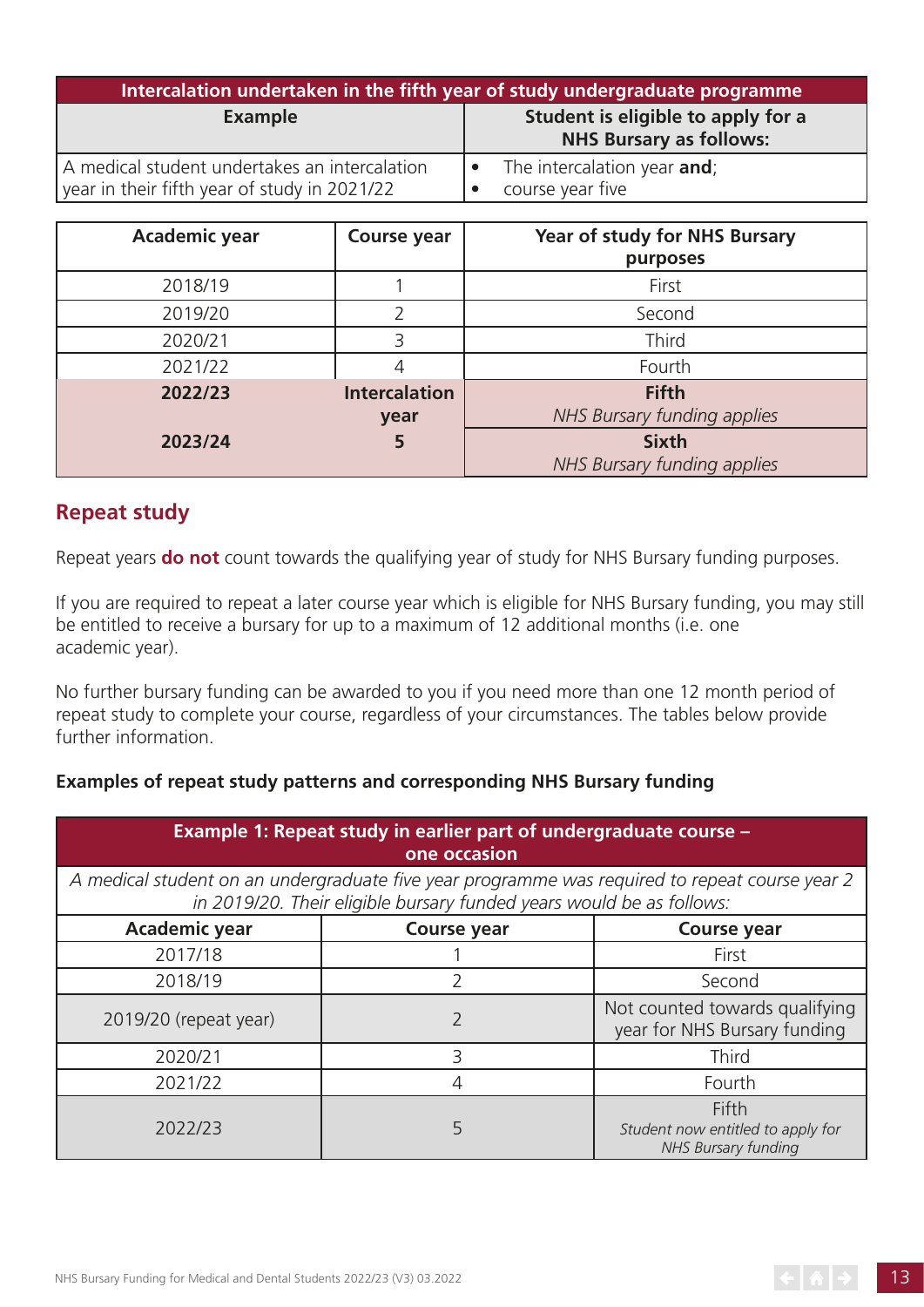# **Example 2 – Graduate Entry course: Repeat study (one occasion)**

A graduate entry medical student on a four-year programme is required to repeat course year three in 2022/23. The student's eligible bursary funded years would be as follows:

| <b>Academic year</b> | <b>Course year</b> | Year of study                                                 |  |
|----------------------|--------------------|---------------------------------------------------------------|--|
| 2019/20              |                    | First (not bursary-funded)                                    |  |
| 2020/21              |                    | Second (NHS Bursary funding<br>available)                     |  |
| 2021/22              |                    | Third (NHS Bursary funding<br>available)                      |  |
| 2022/23              | 3 (repeat year)    | Fourth (NHS Bursary funding<br>available for one repeat year) |  |
| 2023/24              |                    | Fifth (NHS Bursary funding<br>available for final year)       |  |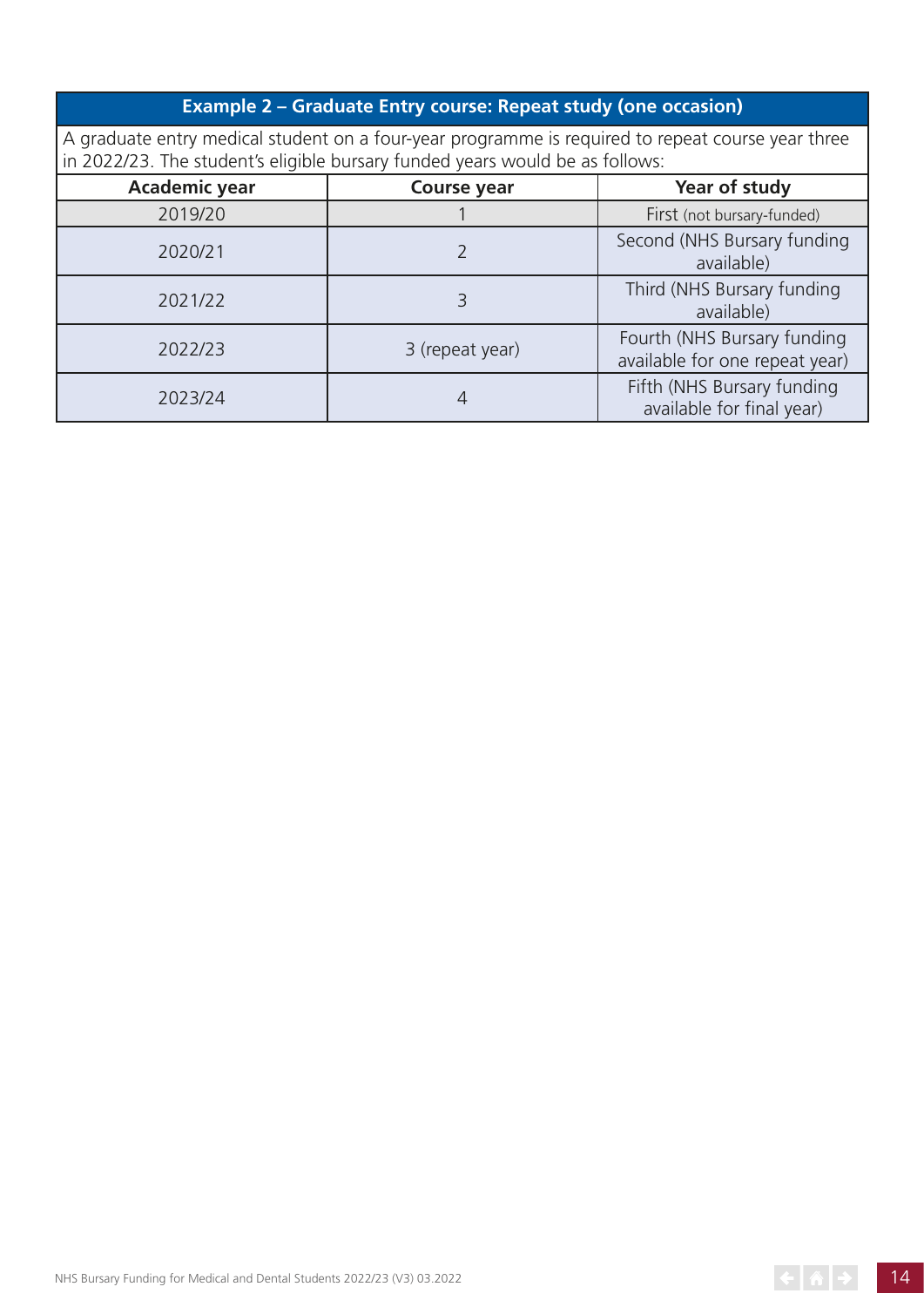If you are eligible for an NHS Bursary, and you have completed the bursary application process by the required deadline, the NHSBSA will pay th e standard tuition fee contribution to your medical or dental school on your behalf as listed in the table below.

You must be normally in attendance on 1 December in the 2022/23 academic year for the tuition fee contribution to be made.

Information about applying for a bursary is detailed in *Section 4.*

If your university charges **less** than the maximum contribution rate for that academic year, the tuition fee contribution we will pay to your university will be limited to that cost.

If your tuition fee cost is **higher** than the maximum rate shown, you will be expected to pay the balance, although you may be able to apply for a tuition fee loan from Student Finance England (SFE) to cover the additional cost.

# **Tuition fee contribution rates 2022/23**

| <b>Type of course</b>                                                                       | <b>Maximum amount payable</b>                                                         |
|---------------------------------------------------------------------------------------------|---------------------------------------------------------------------------------------|
| Undergraduate course lasting five or six years                                              | up to £9,250                                                                          |
| Graduate entry course (three or four years)                                                 | up to £3,715<br>£3,925 for English-domiciled students studying in<br>Northern Ireland |
| Any final year of a course required to be<br>completed after less than 15 weeks' attendance | up to £4,625                                                                          |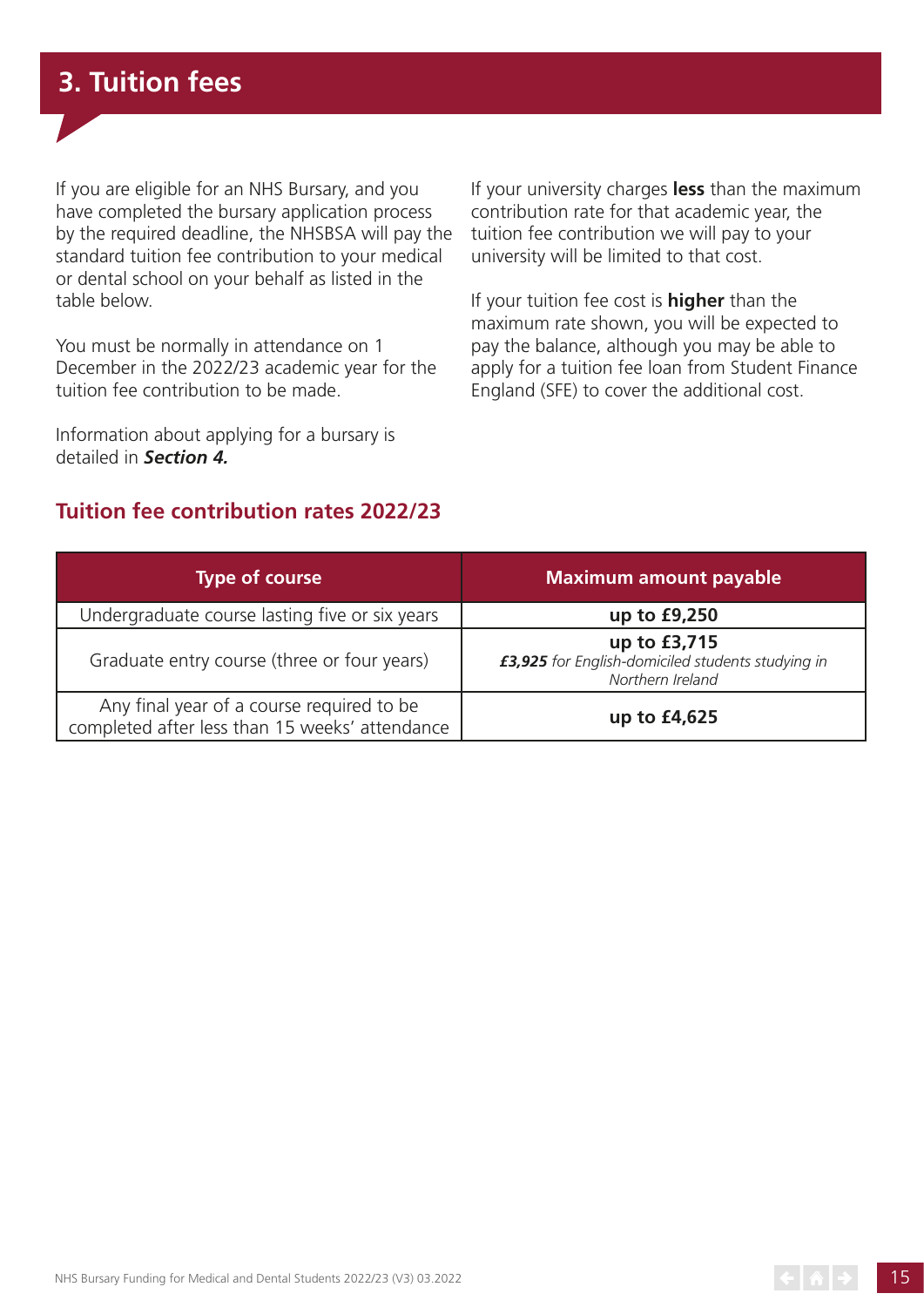# **4. Applying for an NHS Bursary**

You must firstly register for an online account using the NHS Bursary Application System on *[our](http://www.nhsbsa.nhs.uk/nhs-bursary-students)  [website.](http://www.nhsbsa.nhs.uk/nhs-bursary-students)* Once registered, you will then be able to make a bursary application.

Step by step guidance on creating an NHS Bursary Application System account and submitting an application form is also available on *[our website](http://www.nhsbsa.nhs.uk/nhs-bursary-students).*

All applications must be made **within six months** of the start of the academic year for which a claim for an NHS Bursary (including the tuition fee contribution) is being made. This includes any documentary evidence you are asked to send to us in support of your application.

#### **Important information**

Your NHS Bursary application is your responsibility and it is essential that you submit an application by the published deadlines. If you do not, you may not receive the funding you were entitled to for the academic year in question and you should be aware that you may be liable for the payment of your own tuition fees as a result.

Students can view information about the 2022/23 bursary application window deadlines *[on our website](http://www.nhsbsa.nhs.uk/nhs-bursary-students)*.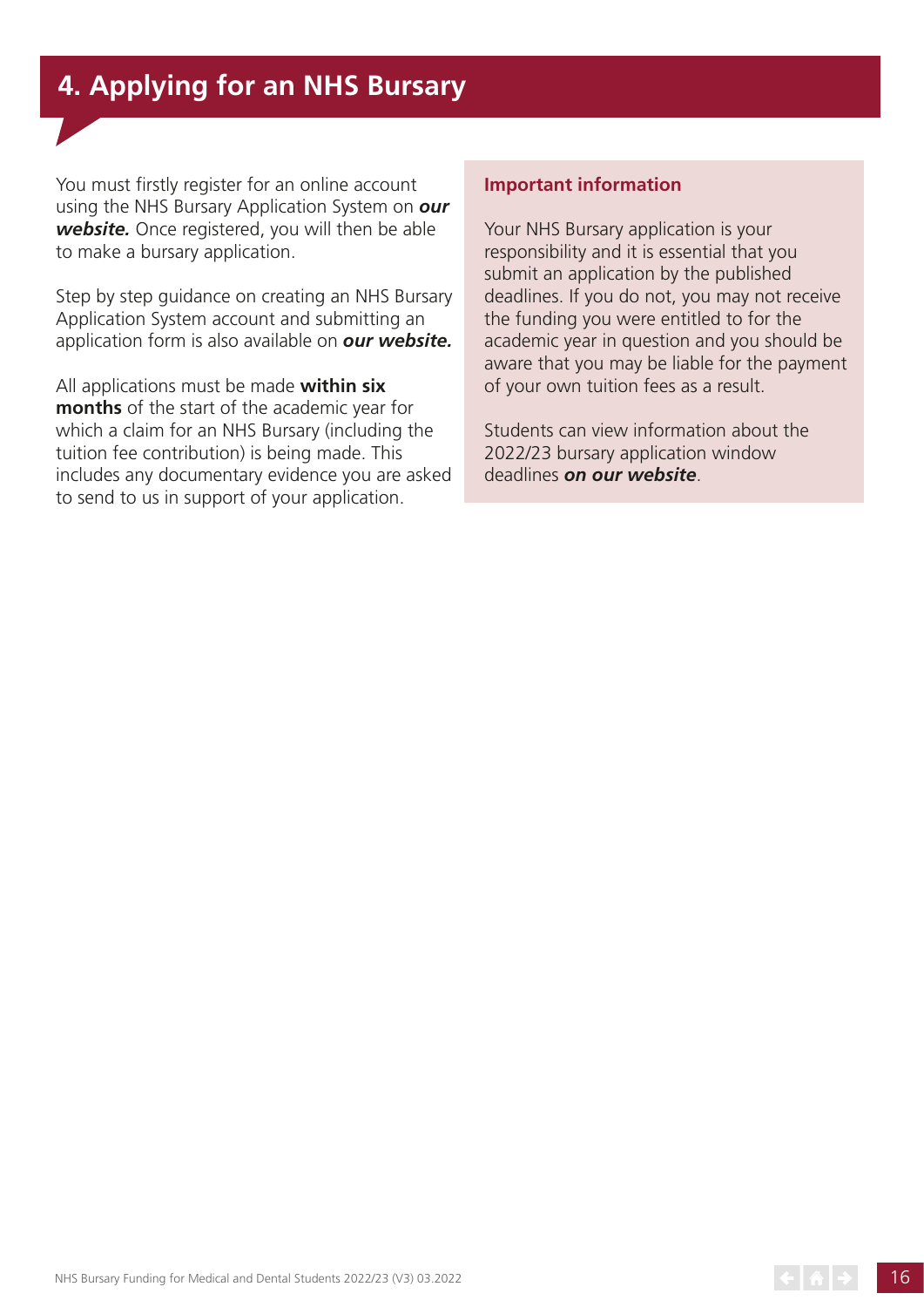# **5. NHS Bursary award rates, calculation and assessment**

For bursary eligible course years, the following types of NHS Bursary are available to medical and dental students.



# **How the NHS Bursary is calculated**

#### **Dependent and independent students**

If you are classed as a **dependent** student when your NHS Bursary application is assessed for the first time, the means tested bursary will be calculated on the income of your parent/s, if they wish to declare this information on your application form. If you are classed as an **independent** student, your parents will not be required to provide their income details, but if you have a spouse, partner or civil partner, they will be asked to provide their financial details, if they wish to do so. If you apply for a means tested bursary as an independent student, you will be asked to provide documentary evidence of your circumstances to support your claim.

If you have received loan support from SFE in a previous academic year or years, and you were classed as an independent student by them for the means tested element of the maintenance loan, we may be able to accept this assessment and class you as independent for NHS Bursary means testing purposes. You will be asked to provide evidence of this from SFE, where applicable, in support of your application.

#### **If you have not been classed as independent in previous years by SFE but you wish to be considered as such with your NHS Bursary application in 2022/23, you would need to demonstrate that you met any one of the following criteria:**

1. You have supported yourself from your own earnings for an aggregate of 36 months prior to the first day of the first academic year of your course.

Earnings cannot include SFE (or equivalent) student loans funding or grants or any other form of mandatory award.

The 36 month period does not need to be continuous and it can include any periods where you were unemployed and receiving related benefits or were participating in unemployment-related training.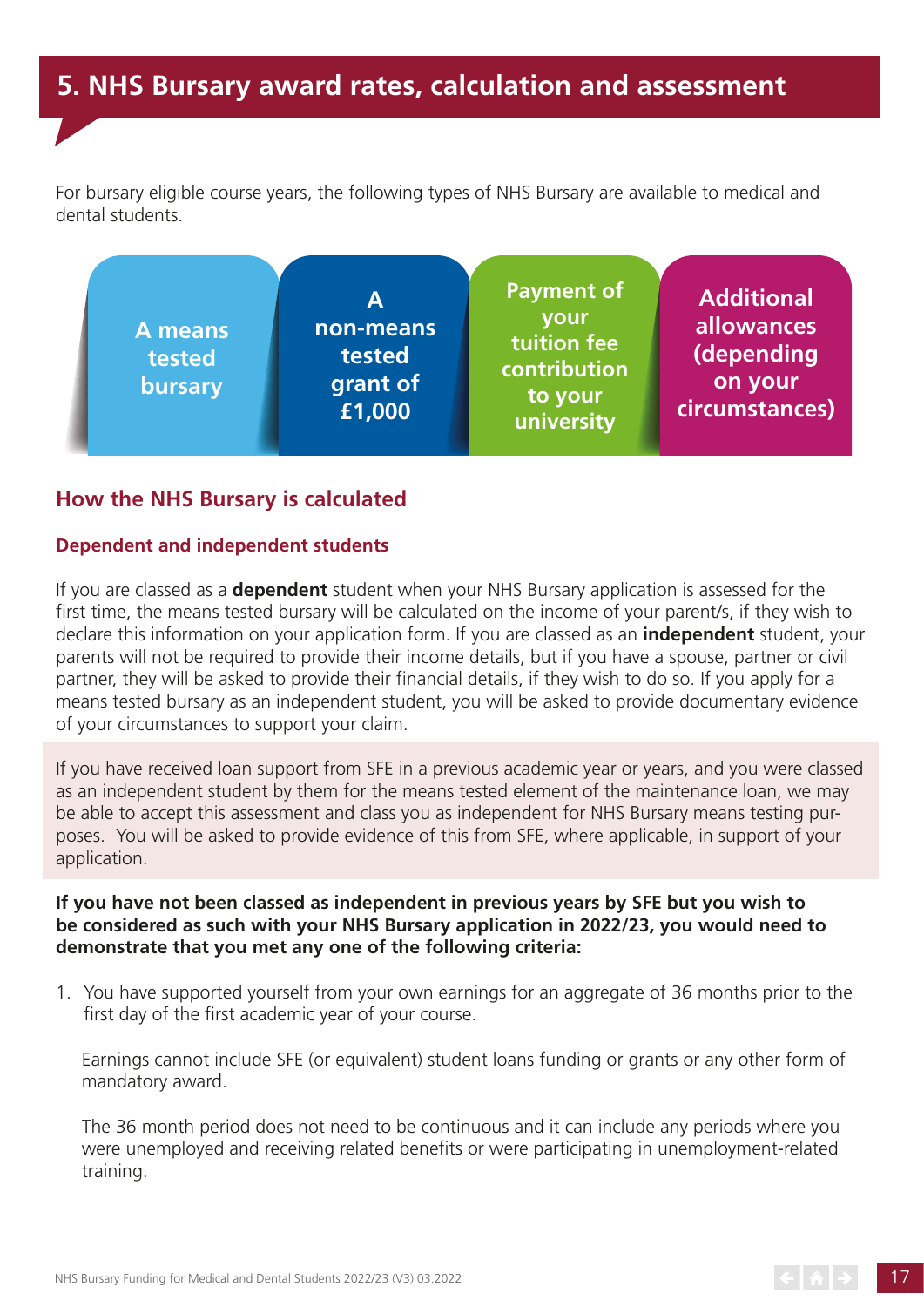- 2. You have been in receipt of a State studentship or similar award
- 3. In receipt of any pension, allowance or other benefit paid by reason of a disability to which you are subject, or by reason of maternity, injury or sickness, paid by any person
- 4. You are or have been married, in a civil partnership, divorced or widowed
- 5. You have no parents living
- 6. You have been irreconcilably estranged (have no contact) from both parents for over 12 months
- 7. Your parents cannot be found or it is not reasonably practicable to get in touch with them
- 8. You were in the care of a local authority or voluntary organisation, or were under a custodianship order on your 18th birthday or immediately before your course if you were not 18 when it began;
- 9. You are a member of a religious order who lives in a house of his or her order
- 10. Your parents are residing outside the EU in circumstances where the assessment of a parental contribution would put them in jeopardy or that it would not be reasonably practicable for them to send any such contribution to the UK, for example, they reside in a country where there is political unrest
- 11. You are responsible, or you have joint custody, for the care of a person under the age of 18 who is dependent on you.

#### **Continuing NHS Bursary students**

If you were assessed as being 'independent' or 'dependent' in a previous academic year this will usually remain the case for subsequent ones, unless your circumstances have changed since then.

If they do change at any point while you are receiving a bursary, you should submit a **Change of Circumstances** application via the 'Account details' screen of your NHS Bursary Application Account.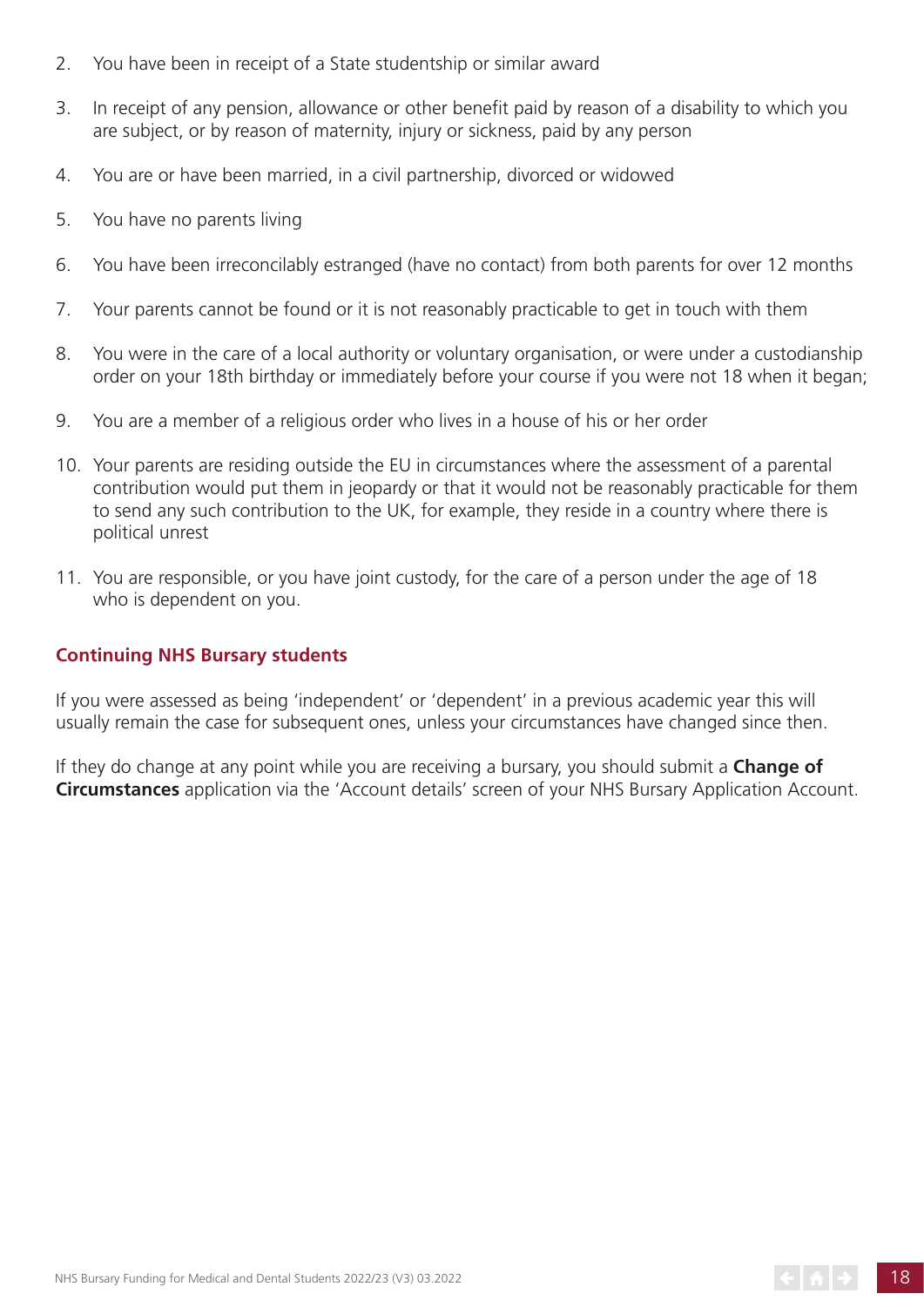Student status can change from dependent to independent but not usually the other way around. Some typical examples are:

#### **Marital status**

You are married or have formed a civil partnership at the start of your academic year.

#### **Both of your parents are deceased**

You have no living parents.

#### **Religious order**

You have become a member of a religious order and you live in a house belonging to that order.

#### **Care of a child**

You have become responsible or now have joint custody for the care of a person under the age of 18 who is dependent on you for their day to day needs.

#### **NHS Bursary rates 2022/23**

The maximum rates for the means tested bursary and the non-means tested grant payable to full-time students in 2022/23 are as follows:



#### **The means tested bursary**

If you are a dependent student, we will use any taxable earned or unearned income that has been declared by your parent(s) to calculate your means tested bursary. If you are independent, the income of your spouse, partner or civil partner, (if applicable) will be taken into account. The amount of means tested bursary you could receive will be reduced in proportion to that income, minus certain deductible expenses.

*<sup>9</sup> A domestic partnership is a legal or personal relationship between two individuals who live together and share a common domestic life but are neither joined by marriage nor a civil union.*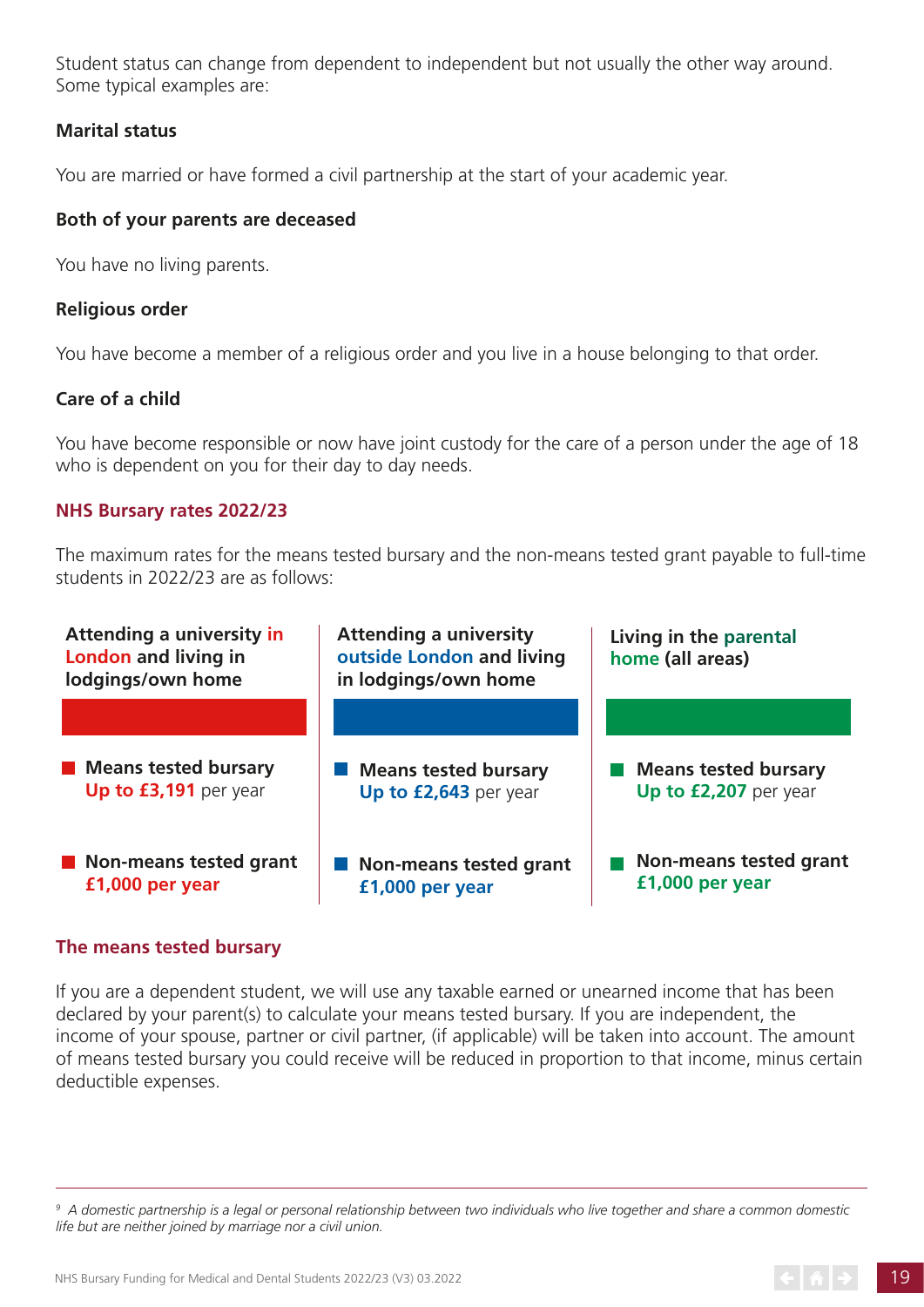#### Student's own income

If you receive income from the following sources, these will be taken into account when assessing your means tested bursary.



If you declare any unearned income for the 2022/23 academic year on your application, this may be taken into account when means testing your bursary, regardless of whether you are classed as independent or dependent.

However, income/earnings from work undertaken during evenings, weekends and vacation periods whilst you are in training will not be taken into account and you will not be asked to declare this type of income on your bursary application.

#### **Parent(s), spouse, civil partner or partner's contribution**

This section applies to students who will have another person's income taken into account for the calculation of their means tested bursary. This will normally apply to any students who are not independent and single.

#### Residual income

This is the amount of income that will be used to calculate your bursary, once any disregards and allowable expenses have been deducted. There is more information about disregards and allowable expenses below.

To calculate the residual income, the parent/s, spouse, civil partner or partner's gross taxable income for the previous financial year is used. For the 2022/23 academic year, the applicable financial year will be the period running from 6 April 2021 to 5 April 2022.

#### Expenses

The expenses that we can take into account to offset against a parent, spouse, partner or civil partner's income are as follows:

- employee pension contributions
- personal pension contributions (if they attract tax relief)
- loan interest if allowed for tax purposes (self-employed persons only)
- professional subscriptions and any other tax relievable expenses.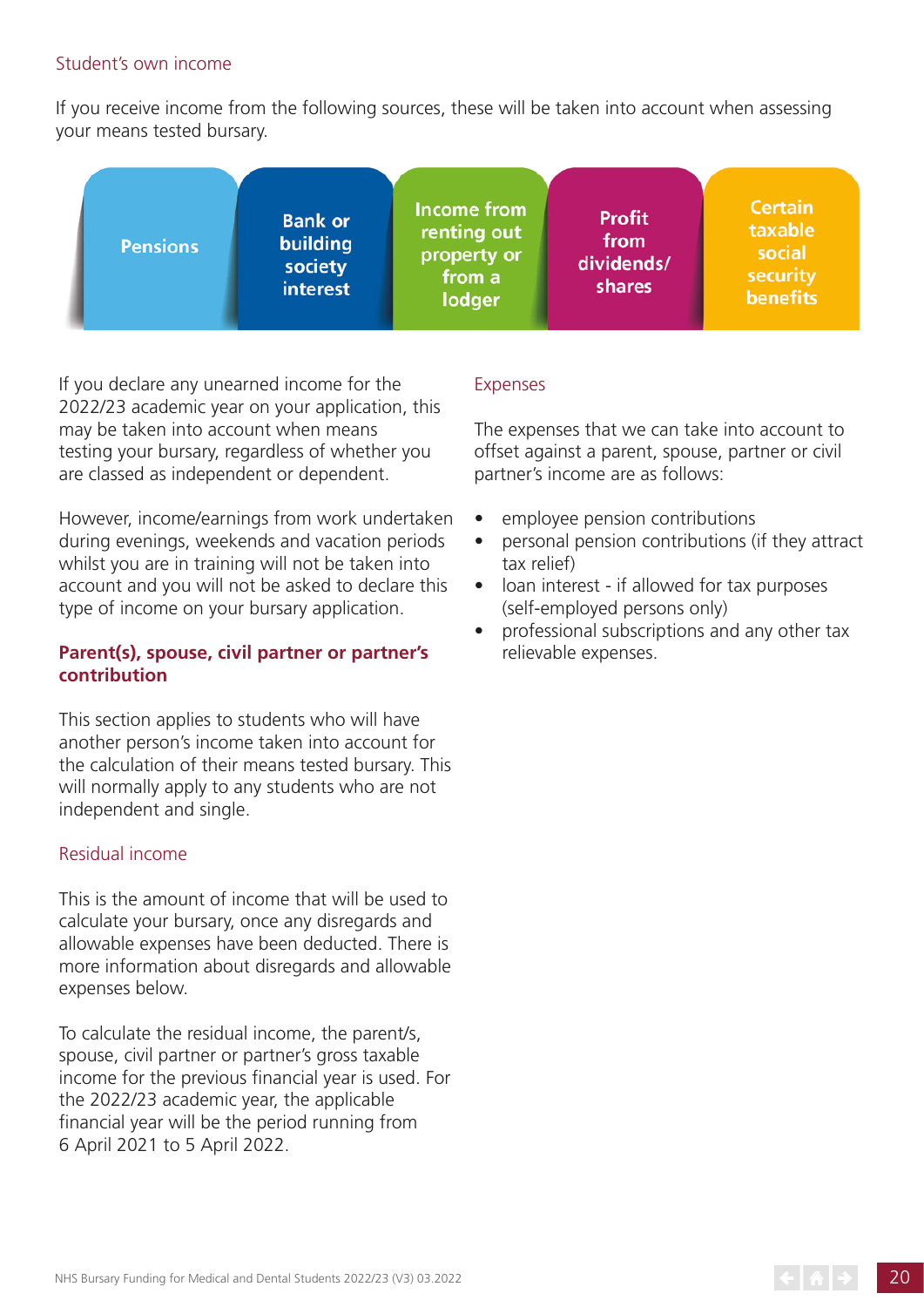#### Contribution rates

The tables below can be used to give you an idea how much your parent/s, spouse, partner or civil partner will be assumed to contribute to your bursary, based on their residual income.

A contribution the amount that is deducted from the maximum means tested bursary you are entitled to, depending on income levels.

| <b>Examples of parental / spouse contribution rates</b>                   |                                        |                                              |                                        |
|---------------------------------------------------------------------------|----------------------------------------|----------------------------------------------|----------------------------------------|
| If the residual income<br>is calculated at:                               | The contribution we<br>will deduct is: | If the residual income<br>is calculated at:  | The contribution we<br>will deduct is: |
| £24,279<br>*any amounts below this will<br>not result in any contribution | £45                                    | £70,000                                      | £4,857                                 |
| £27,500                                                                   | £384                                   | £75,000                                      | £5,384                                 |
| £30,000                                                                   | £647                                   | £77,500                                      | £5,647                                 |
| £35,000                                                                   | £1,173                                 | £82,500                                      | £6,173                                 |
| £40,000                                                                   | £1,699                                 | £87,500                                      | £6,699                                 |
| £45,000                                                                   | £2,226                                 | £92,500                                      | £7,226                                 |
| £50,000                                                                   | £2,752                                 | £97,500                                      | £7,752                                 |
| £55,000                                                                   | £3,278                                 | £98,500                                      | £7,857                                 |
| £60,000                                                                   | £3,805                                 | £99,833                                      | £7,998                                 |
| £65,000                                                                   | £4,331                                 | (There is no maximum contribution threshold) |                                        |
|                                                                           |                                        |                                              |                                        |

*The contribution is calculated at £1 in £9.50 on residual income of £24,279 and over, plus £45.*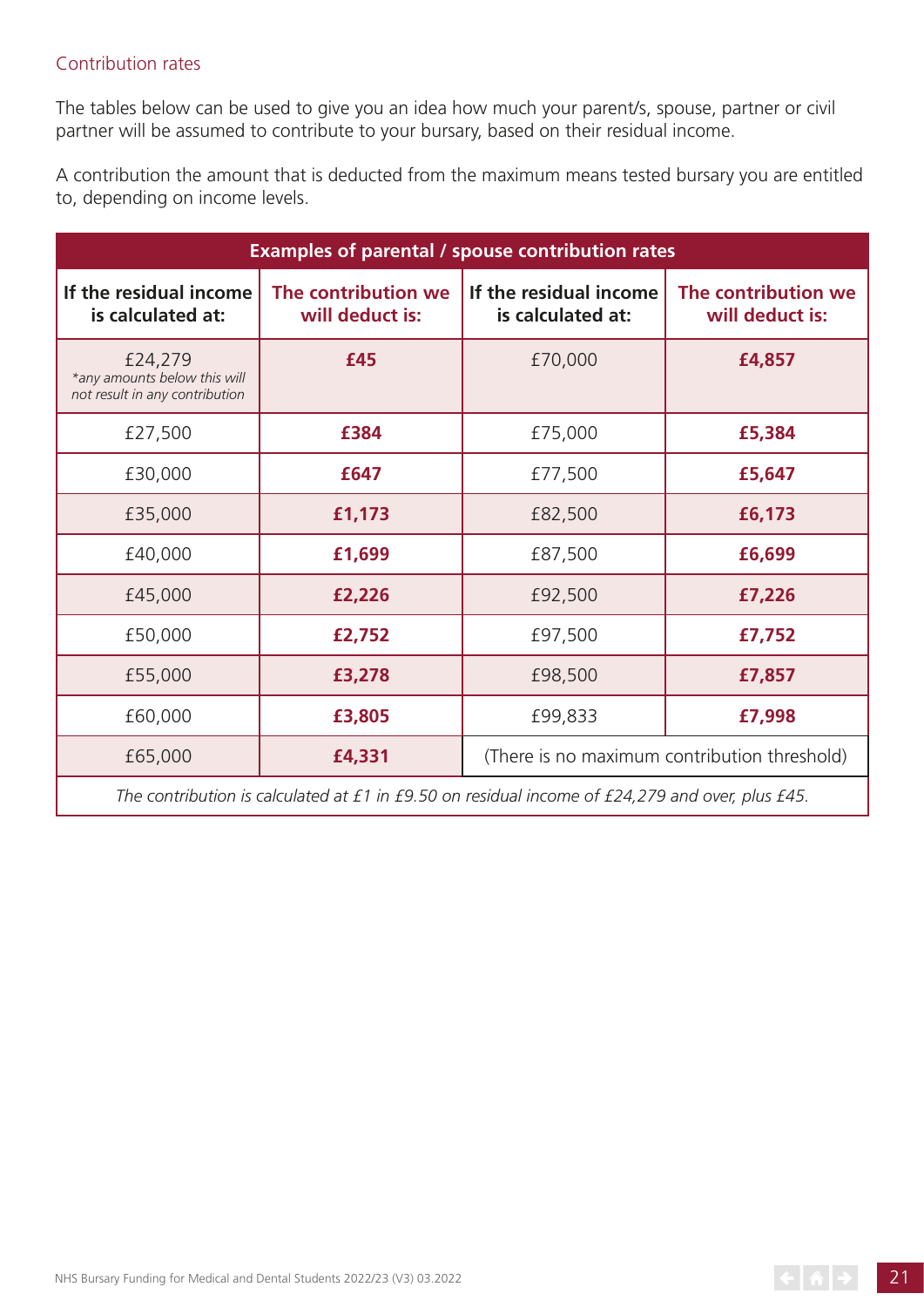#### **If you are awarded a £0.00 means tested bursary when your application is assessed**

#### **The reasons for this could be as follows:**

| If your parents/<br>partner have<br>declared income on<br>your application | If your parents/<br>partner chose not to<br>declare their income<br>on your application |
|----------------------------------------------------------------------------|-----------------------------------------------------------------------------------------|
| The assessed                                                               | Means testing could                                                                     |
| contribution to your                                                       | not take place so a                                                                     |
| award exceeds the                                                          | £0.00 means                                                                             |
| maximum bursary                                                            | tested bursary has                                                                      |
| entitlement.                                                               | been awarded.                                                                           |
|                                                                            |                                                                                         |

In both cases, you will still be entitled to:

- the non-means tested grant
- course tuition fee contribution paid on your behalf
- claim for practice placement expenses
- Disabled Students Allowances

Students classed as EU Fees only are not entitled to any NHS Bursary elements but the standard course tuition fee bursary contribution will be met on their behalf by the NHS.

If you are eligible to apply for an NHS Bursary but believe you will be awarded a £0.00 means tested bursary after income assessment, **you must still make an application** in order for us to pay the tuition fees contribution and £1,000 non-means tested grant. You or your parent(s) or spouse/partner will not be required to declare any income if this is the case.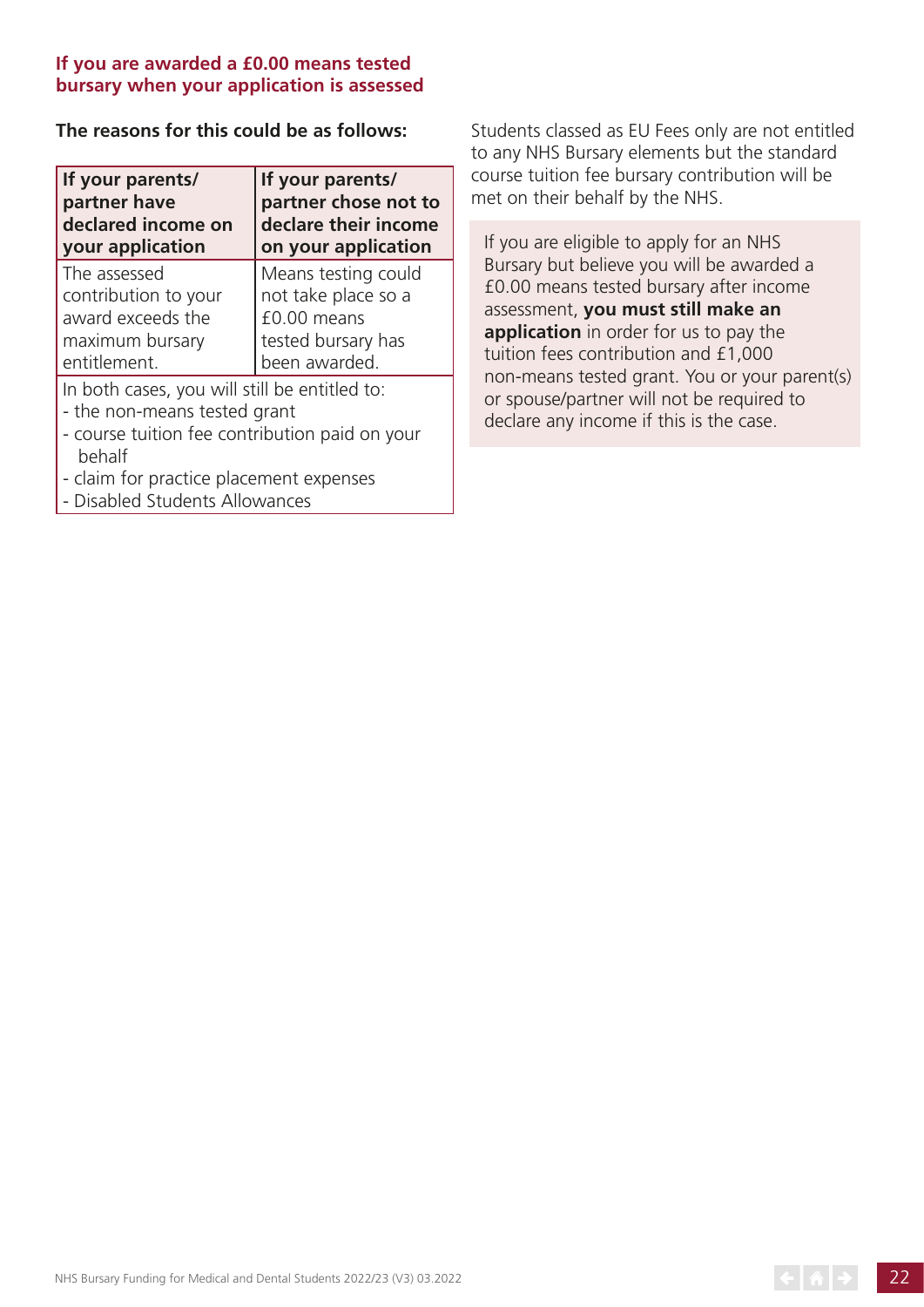# **Case studies: Means tested bursary - basic award calculation**

#### **Case study 1**

*Student A is currently studying at a university outside London and living in rented accommodation during term-time.*

*Student A's course will last for 38 weeks in the 2022/23 academic year.*

*They have been assessed as a dependent student and their parents have chosen to declare their.*

*The total gross income of Student A's parents for the 2021/22 tax year was £34,500. Their allowable expenses were £2,000.*

 **How much bursary will Student A receive in 2022/23?**

1) The maximum NHS Bursary available to Student A **before** means testing is £3,315:



**2) The parents' joint declared gross income is £34,500 in the 2021/22 tax year:**

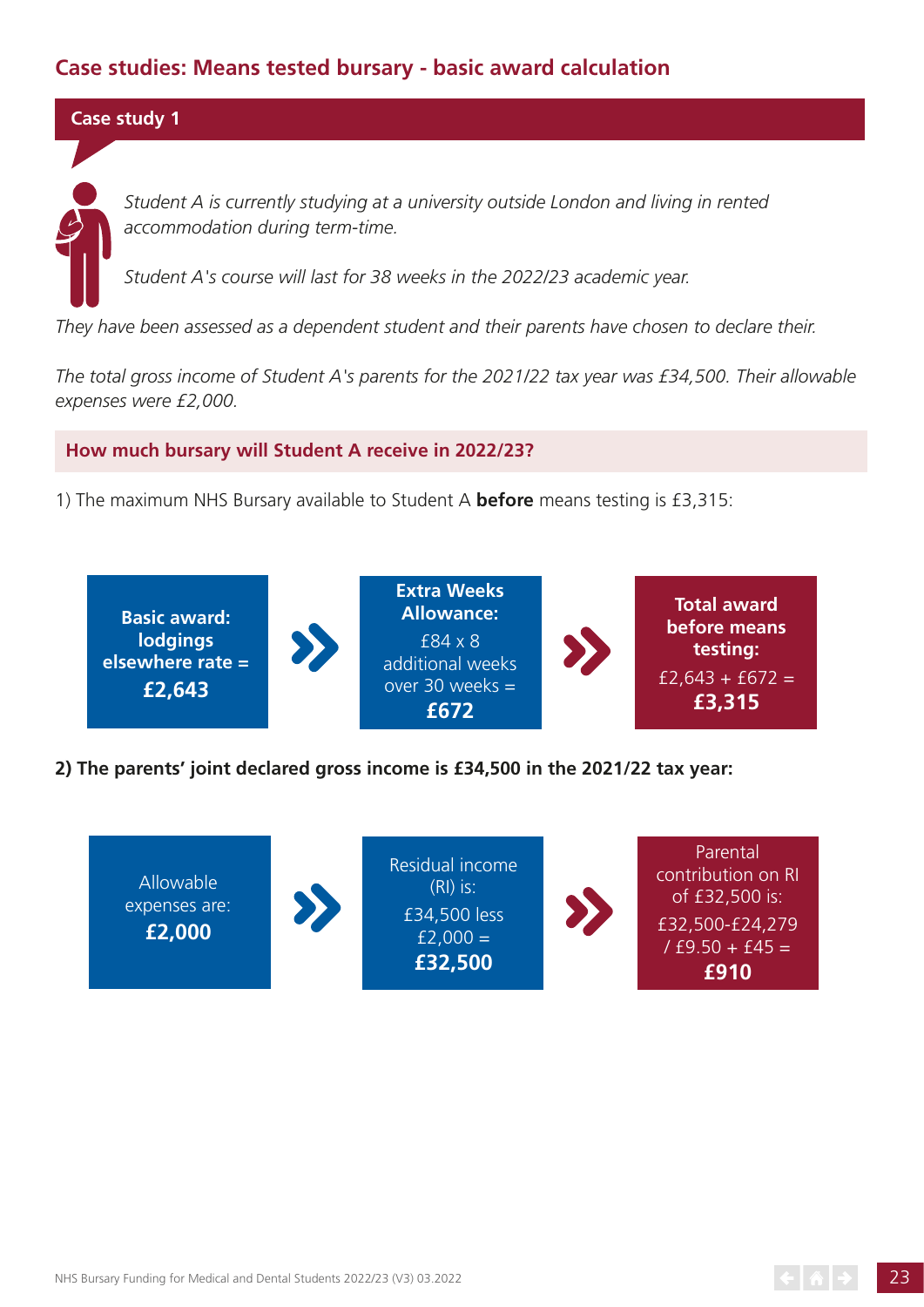#### **3) Student A's actual NHS Bursary entitlement will be:**



#### **Case Study 2:**



*Student B is living with their spouse whilst studying on an NHS funded course at a London university. They live in London.*

*Student B's course will last for 46 weeks in the 2022/23 academic year.*

*The spouse's gross income for the 2021/22 tax year was £34,500.*

*The spouse's allowable expenses for the same tax year are £4,500.*

#### **How much bursary will Student B receive in 2022/23?**

1) The maximum means tested bursary available to Student B **before** means testing is £5,567:



\*Note: Courses lasting 45 weeks or more in an academic year are regarded as being 52 weeks in duration for NHS Bursary award purposes.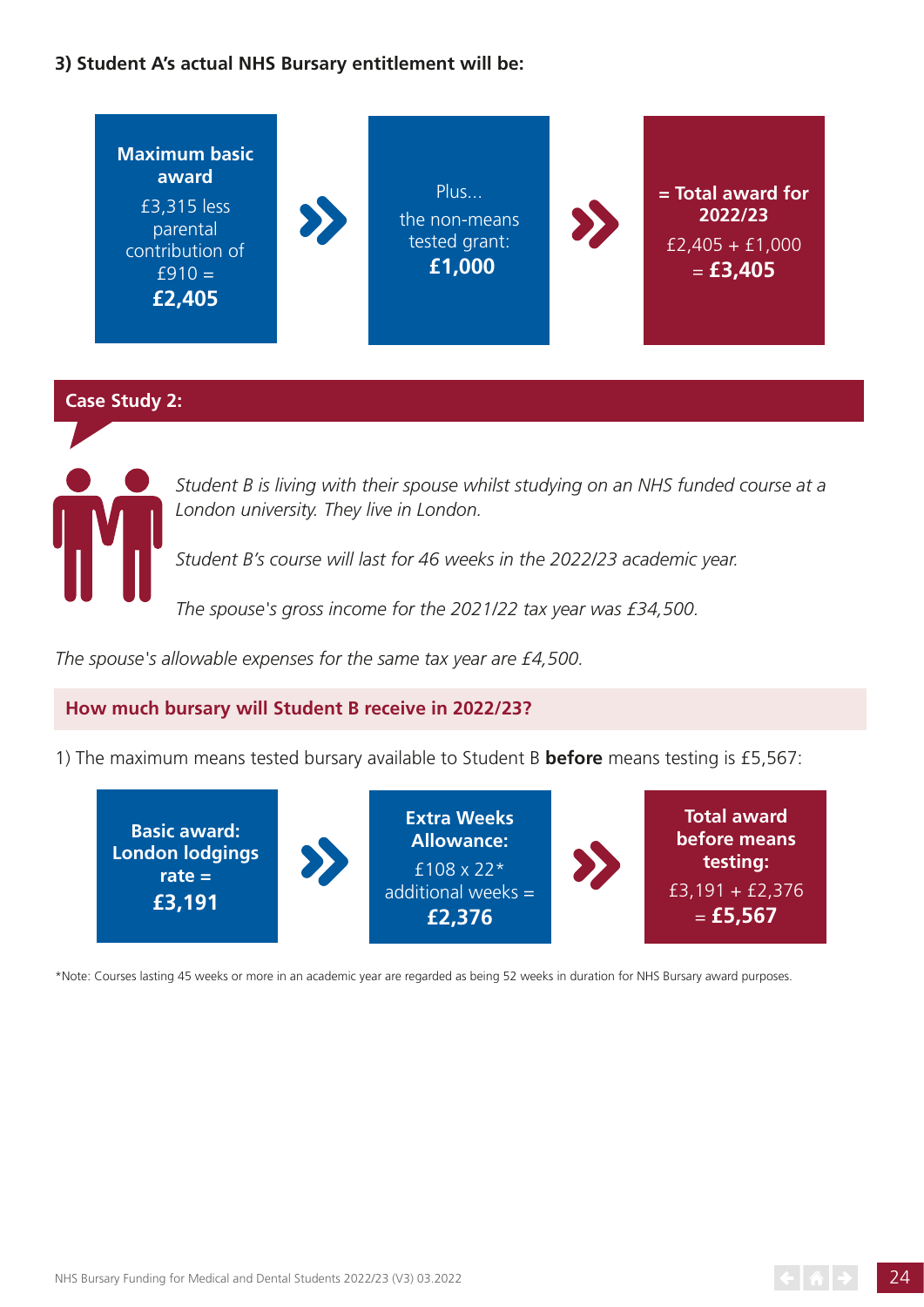#### **2) Spouse's gross income = £34,500:**



#### **3) Student B's actual NHS Bursary entitlement will be:**



# **Extra Weeks Allowance**

If your course runs for more than 30 weeks and 3 days, you will be entitled to Extra Weeks Allowance, **subject to means testing**, as illustrated below.

If you have to attend the course for 45 weeks or more in an academic year, you will receive Extra Weeks Allowance to ensure your bursary covers all 52 weeks of the year.

**Extra Weeks Allowance is automatically calculated and awarded when we assess your NHS Bursary application, you will not be required to apply for it separately.**



The non-means tested grant in 2022/23 is £1,000 per academic year. This is payable to all eligible students, and is paid in monthly instalments to your bank account at the same time as other bursary elements you may be entitled to, such as the means tested bursary and any dependants or childcare allowances.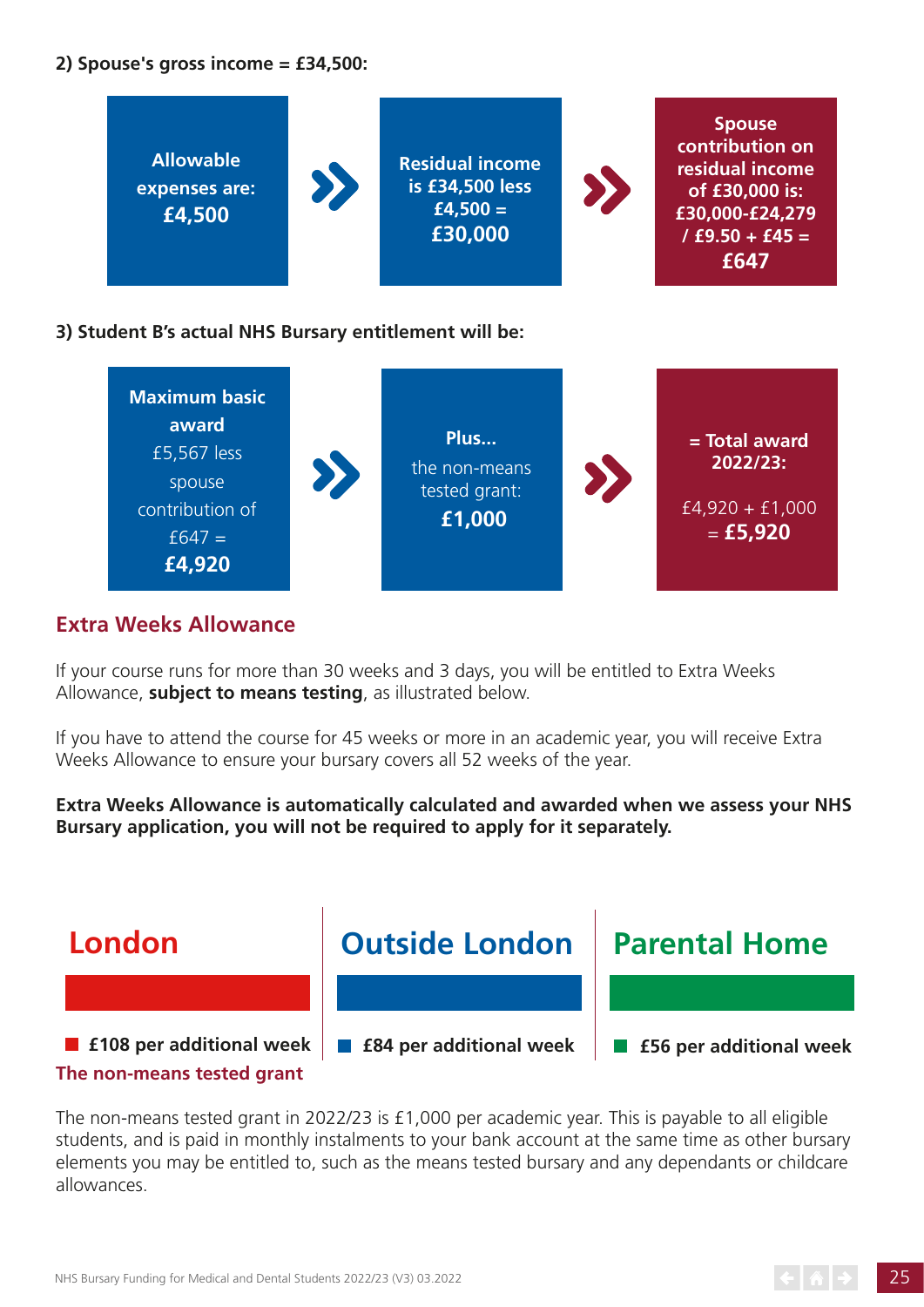These are extra payments which may be paid in addition to the non-means tested grant and any means tested bursary you may be entitled to. Most are subject to means testing.

**Continuing students:** If you have received any additional allowances in a previous academic year, you may continue to do so providing your financial or other circumstances have not changed, but you must re-apply for them each academic year.

# **Dependants Allowance**

You can apply for this allowance if you have people who are wholly or mainly financially dependent on you during your time in training.

This is a means tested allowance, so any income and expenses declared by your spouse/partner on your application, if applicable, will be used to determine how much you will be entitled to.

Dependants Allowance can be applied for as part of your main NHS Bursary application. Further information about applying can be found in our the *[additional guidance on our website](http://www.nhsbsa.nhs.uk/nhs-bursary-students)*

The maximum Dependants Allowance rates for the 2022/23 academic year are:

#### **Spouse, civil partner, partner or first child**

**Up to £2,448** per year

#### **Each subsequent child**

**Up to £549** per child

#### **If your spouse, partner or civil partner is also a student**

If your spouse/civil partner/partner is a full time student in 2022/23 and is receiving grants or loans relating to your dependants, you will only be entitled to a Dependants Allowance at 50% of the eldest or first child rate (plus 50% of the appropriate rate for any subsequent child or children).

If your spouse/civil partner/partner is receiving a NHS Bursary, you may both receive Dependants Allowance at 50% of the full rate, or one of you may opt to receive the full rate for each of your dependent children.

#### **Parents Learning Allowance (PLA)**

This means tested allowance will pay up to £1,204 per academic year to students who have a dependent child or children.

Examples of how Dependants and Parent Learning Allowances are calculated are shown below.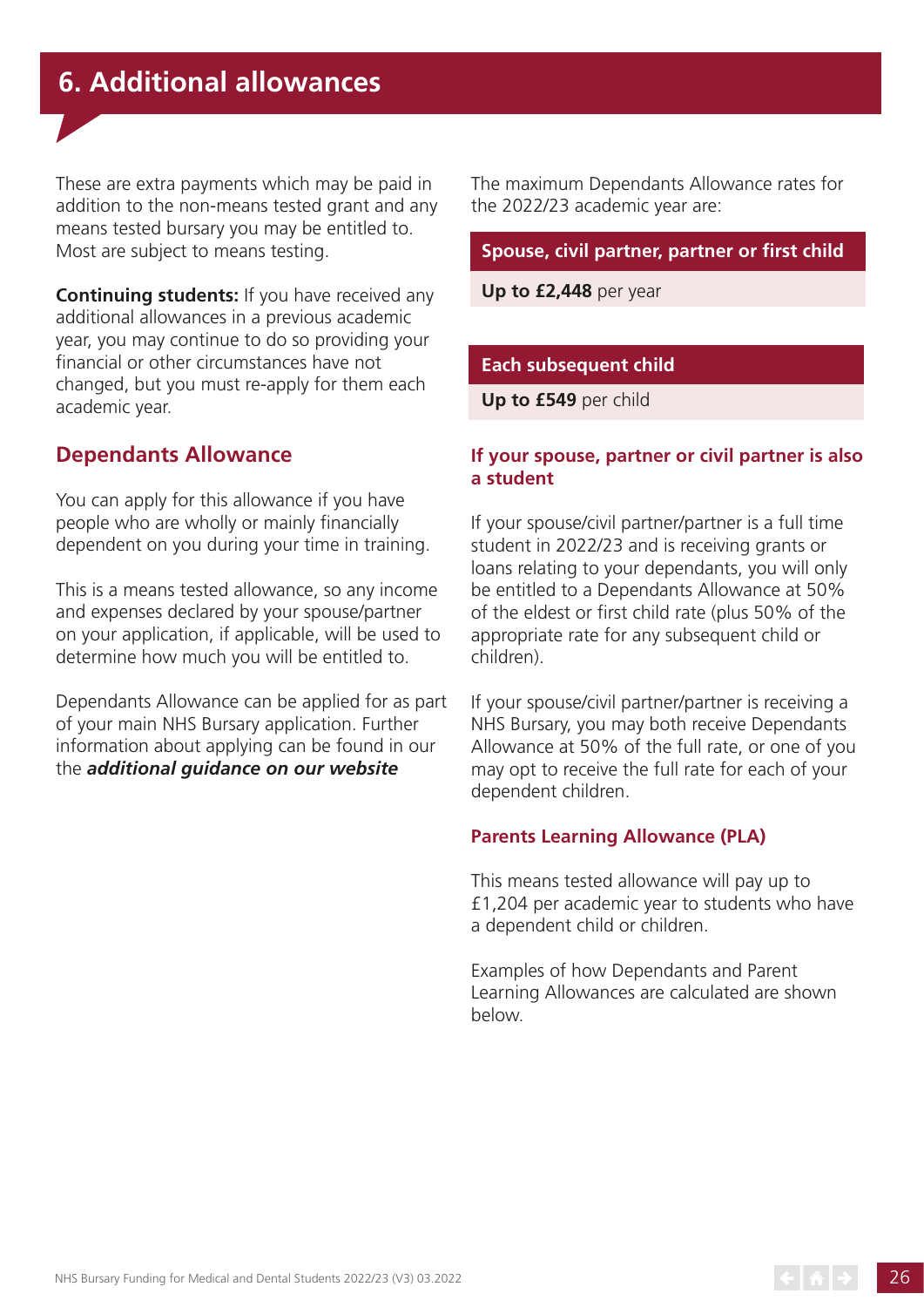# **Case studies: Dependants and Parent Learning Allowances**

 **Case Study 4:** 

*Student D is a full time dental student in receipt of an NHS Bursary.*

*Student D's partner receives funding from SFE, including a Parent Learning Allowance.*

*They have two children aged 7 and 3.*

 **How much Dependants and Parent Learning Allowances will Student D be entitled to in 2022/23?**

Partner: £0.00

Child 1 (eldest child): £1,224 (50% of £2,448)

Child 2 (subsequent child): £274.50 (50% of £549)

Total Dependants Allowance awarded: £1,498.50

**Total Parent Learning Allowance awarded: £1204 (maximum rate)**

## **Case Study 5:**

*Student E is a medical student who has applied for Dependants Allowance, Parent Learning Allowance and Childcare Allowance as they have a spouse and three children.*

*The spouse's gross income was £18,500 in the 2022/23 tax year and their declared expenses totalled £9,691.*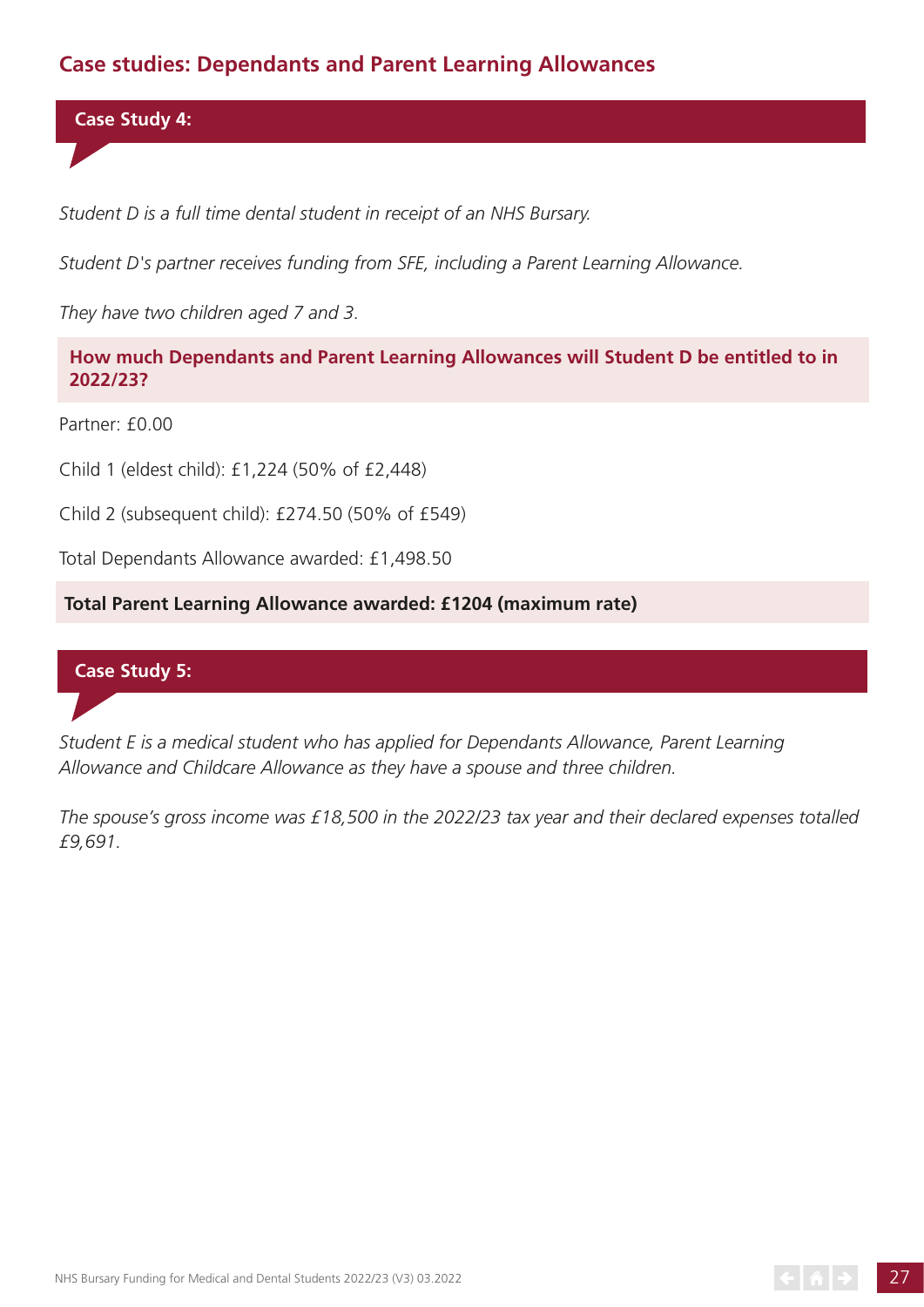## **How much Dependants and Parent Learning Allowances will Student E be entitled to for the 2022/23 academic year?**

#### **Step 1: Income and expenses for the 2021/22 tax year**

| Gross income of spouse before tax | £18,500 |
|-----------------------------------|---------|
| <b>Expenses:</b>                  |         |
| Income Tax                        | £3,740  |
| National Insurance contributions  | £551    |
| Rent                              | £5,400  |
| Total expenses                    | £9,691  |

#### **Step 2: Maximum Dependants Allowances before means testing:**

| Spouse                          | £2,448 |
|---------------------------------|--------|
| Three children @ £549 per child | £1,647 |
| <b>Total</b>                    | £4,095 |

## **Step 3: Disregard of income**

| Each dependant (not including student) = $£1,000$ |        |  |
|---------------------------------------------------|--------|--|
| Total disregards for spouse and three<br>children | £4,000 |  |

#### **Step 4: Residual income calculation:**

| Gross income            | $\pm 18,500$ minus |
|-------------------------|--------------------|
| Total expenses          | $E9,691$ minus     |
| Total income disregards | £4,000             |
| Total Residual income   | £4,809             |

#### **Step 5: Dependants Allowance entitlement**

| Maximum Dependants Allowance of:                                    | £4,095                              |  |
|---------------------------------------------------------------------|-------------------------------------|--|
| less residual income of:                                            | $ $ £4,809 (= £714 'excess income') |  |
| Actual Dependants Allowance entitlement<br><b>for Student D is:</b> | <b>E0.00</b>                        |  |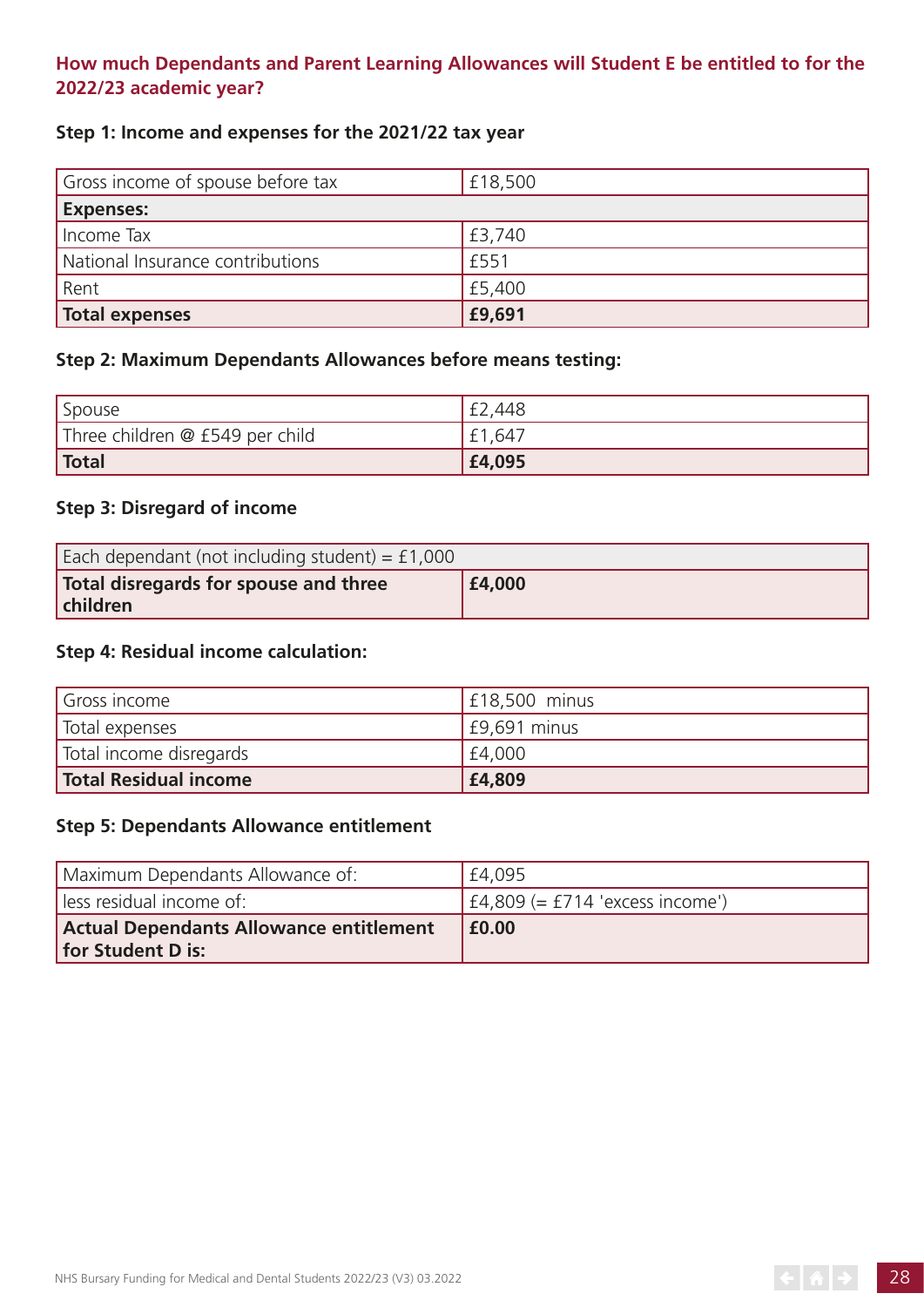## **Step 6: Parent Learning Allowance calculation**

| Remaining residual income (from the Dependants   £714<br>Allowance calculation) |                                                   |
|---------------------------------------------------------------------------------|---------------------------------------------------|
| Maximum Parent Learning Allowance (before<br>means testing)                     | £1,204                                            |
| Parent Learning Allowance (PLA) entitlement:                                    | £1,204 minus remaining residual income of<br>£714 |
| <b>Actual PLA entitlement for Student D in</b><br>2022/23                       | £490                                              |

**Step 7:** Student D can now apply for Childcare Allowance and receive the full 85% (or the capped maximum amount) of her annual costs as the remaining residual income has been absorbed by the PLA.

# **Childcare Allowance (CCA)**

This allowance is available to students with dependent children aged under 15 on the first day of the academic year, or under 17 years age if the child is registered with special educational needs. As this allowance is subject to means testing, the level of support you receive will be dependent upon your individual circumstances.

In 2022/23, the Childcare Allowance pays up to 85% of your actual registered childcare costs to a net maximum payable of £128.78 per week for one child and £191.45 per week for two or more children, **but the amount awarded will depend on your circumstances and the income available to you and your family**.

The Childcare Allowance must be applied for each academic year. This is done via a separate hard copy form which is available from *[our website.](http://www.nhsbsa.nhs.uk/CCA)*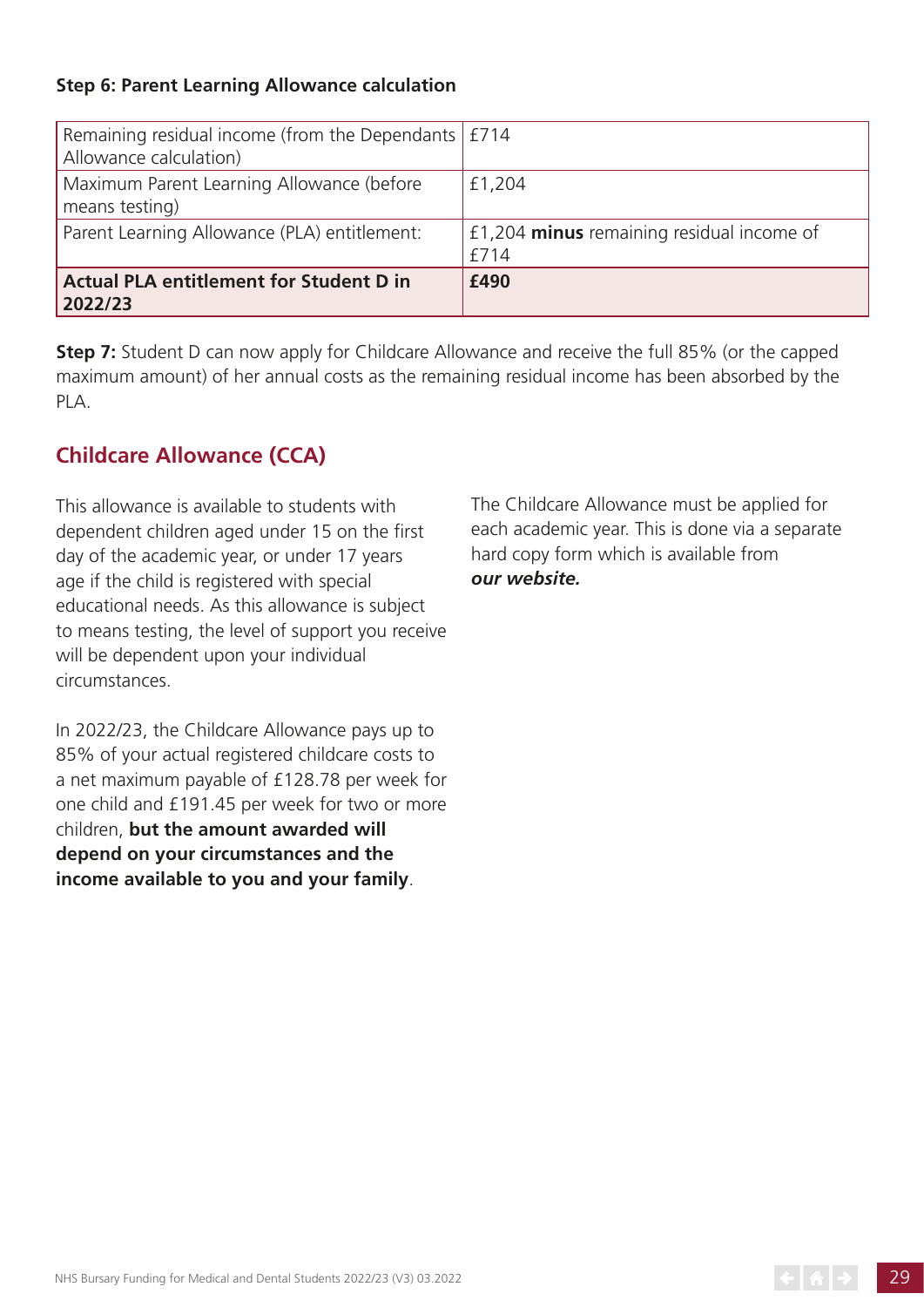# **Travel and Dual Accommodation Expenses (TDAE)**

This allowance provides some reimbursement towards travel and accommodation costs that may be incurred whilst undertaking a practice placement.

| Depending on your circumstances you may be able to claim for                                                  |                                                                                                              |             |                                                                                                                                                                                 |  |
|---------------------------------------------------------------------------------------------------------------|--------------------------------------------------------------------------------------------------------------|-------------|---------------------------------------------------------------------------------------------------------------------------------------------------------------------------------|--|
| The cost of return<br>journeys between your<br>normal term time<br>address and your<br>placement site<br>LESS | the normal daily cost<br>of your return journeys<br>between your term<br>time address and your<br>university | in addition | If you have to pay for<br>temporary<br>accommodation in<br>order to attend your<br>placement, this may<br>also be reimbursed -<br>up to a <b>maximum</b><br>nightly rate of £55 |  |

Detailed guidance on the types of placement expenses that can be claimed, applicable rates and how to apply is available in our separate publication *[available on our website.](http://www.nhsbsa.nhs.uk/nhs-bursary-TDAE)*

#### **Disabled Students Allowances (DSAs)**

Students are eligible to apply for NHS Bursary DSAs if they satisfy the definition of a disabled person as defined in the Equality Act 2010. A person has a disability if they have a physical or mental impairment and the impairment has a substantial and long term effect on the student's ability to carry out normal day to day activities.

If you have not applied for DSAs via NHS Bursaries before and have recently been diagnosed with a disability or specific learning difficulty, you can apply at any time. The link to apply for DSAs will appear on your NHS Bursary Application System account homepage once you have submitted your application for an NHS Bursary.

If you received DSAs from SFE in the earlier years

of your medical or dental course, you should apply to us for your NHS Bursary funded year(s) so your DSAs can continue to be paid. You will be asked to provide your most recent study needs assessment report and your last SFE DSA funding letter in support of your application.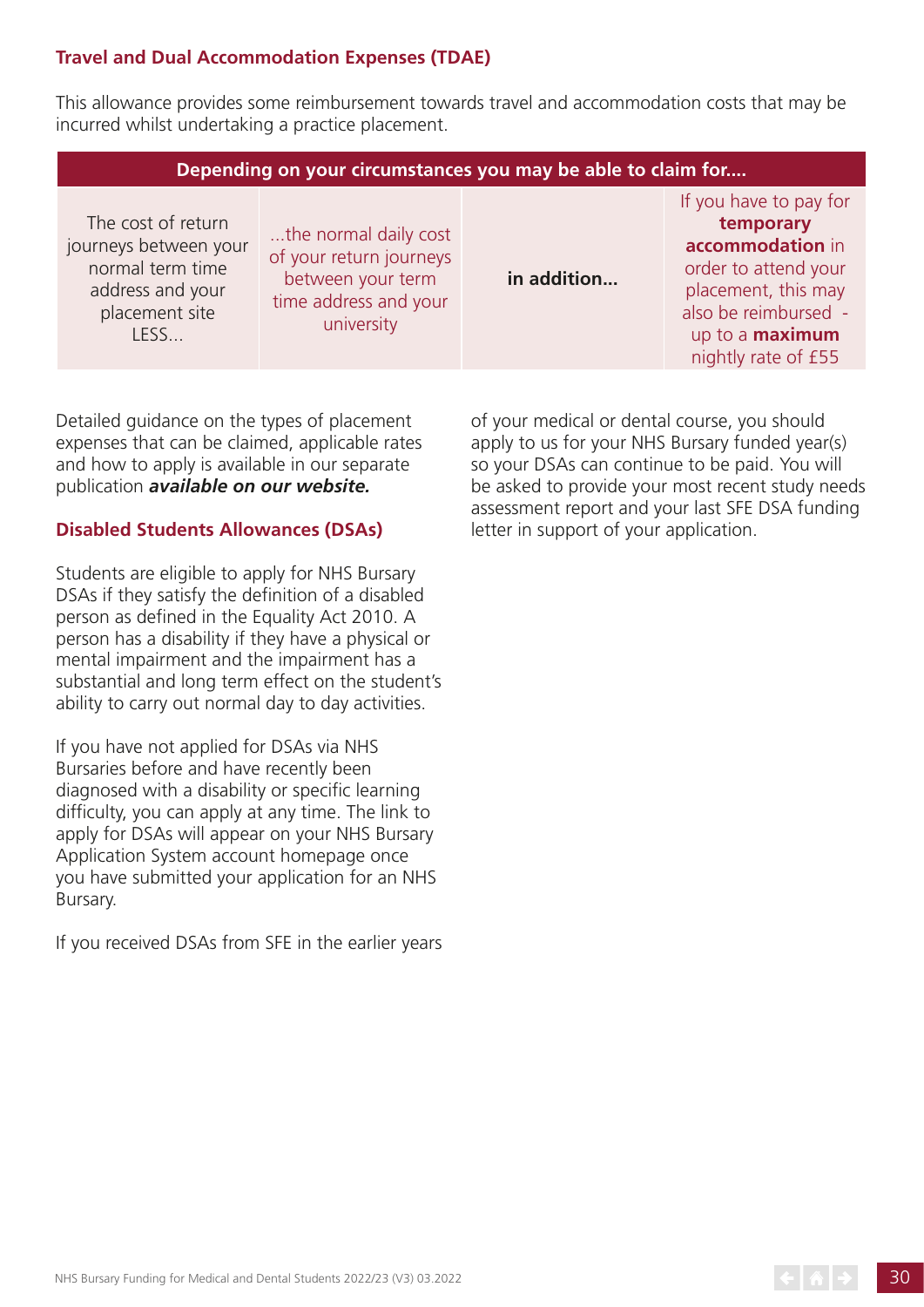# **7. Changes in circumstances**

It is essential that you inform us as soon as possible if your circumstances change, to ensure that you are receiving the correct amount of bursary. This can be done via your NHS Bursary Application System account. If you don't tell us, you could receive an incorrect amount and you

will have to pay some money back to us if this results in an overpayment. The table below includes some of the most common reasons your NHS Bursary award (including additional allowances) could be affected if your circumstances change.

#### **Personal details**

- a change of address
- a change to your bank details

#### **Changes to living arrangements**

- moving away from or back to your parental home
- moving in with or away from a partner

#### **Changes in marital or parental status**

- a change in your marital status (separated/divorced/widowed)
- a change in your parents' marital status (separation/divorce) (dependent students only)
- loss of a parent or parents (dependent students only)

#### **Changes in course attendance**

- a change in your marital status (separated/divorced/widowed)
- a change in your parents' marital status (separation/divorce) (dependent students only)
- loss of a parent or parents (dependent students only)

#### **Changes in course attendance**

- withdrawal from your course
- any other change to your course attendance, such as going from full time to part time attendance or vice versa, or transferring to another university

#### **Changes that may affect Dependants or Childcare Allowances**

- a change of childcare provider
- using an additional childcare provider
- starting or ceasing to use a childcare provider
- a change to the number of your dependants
- becoming responsible for a dependent child or adult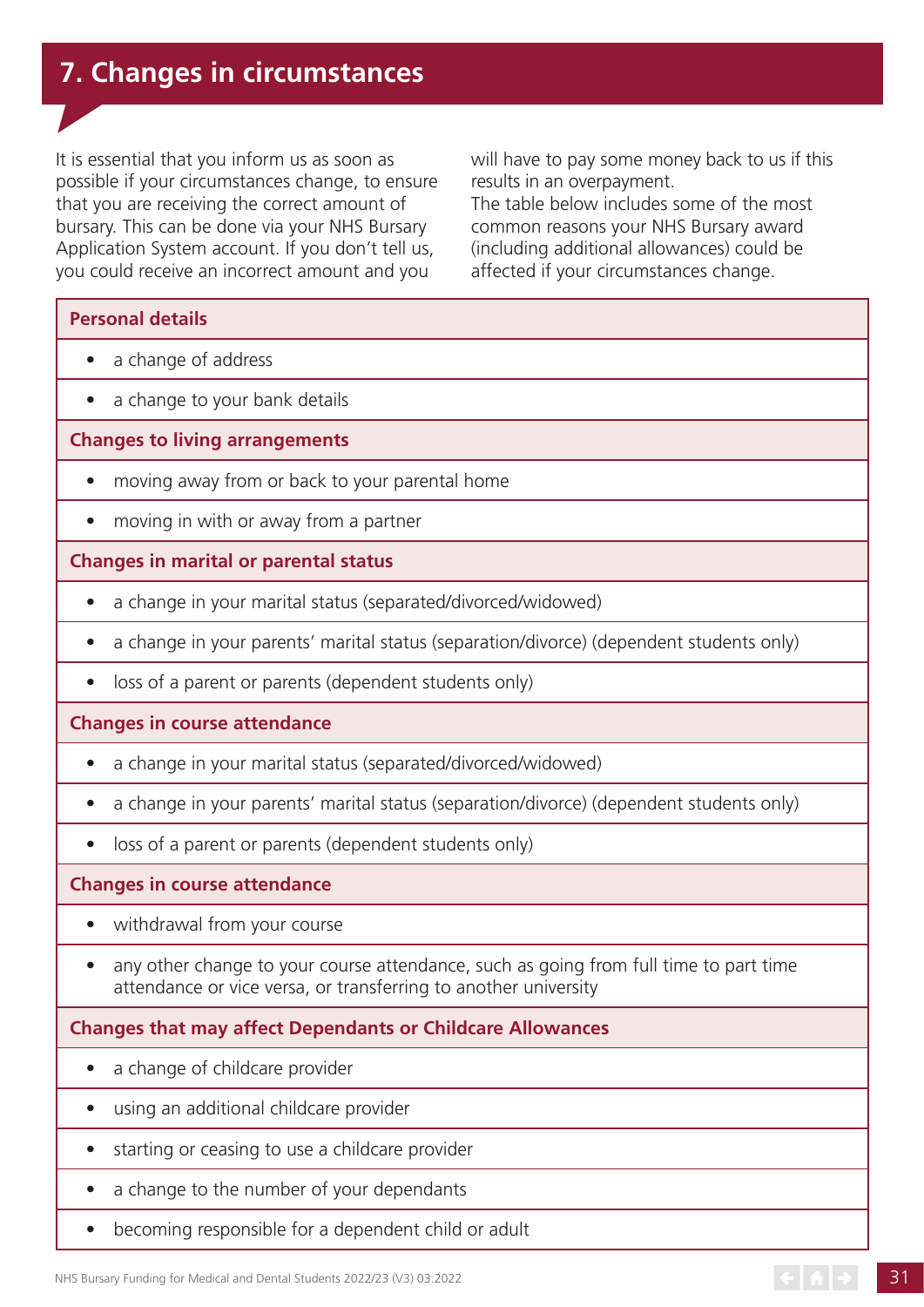#### **Changes in income**

- **all students** any changes to unearned income you receive or received
- **part time students** any changes to your earned income
- a reduction in your parental, spouse or partner's income of 15% or more when compared to the previous financial year. To apply for a reassessment, click the link in your NHS Bursary Application System account.

To inform us of any changes, please contact our Student Helpline on **0300 330 1345**. Staff will be able to advise you what you need to do next, depending on the nature of the change.

# **Temporary absence from your course**

## **Illness or injury**

Medical or dental students may continue to receive their NHS Bursary for up to 60 days in an academic year during periods of authorised absence as a result of a medically certified illness or injury.

If you have an illness or injury which requires more than 60 days' sick leave to be taken in an academic year, your NHS Bursary award will then be suspended from your 61st day of absence until you return to your course.

# **Maternity, maternity support and adoption leave**

#### **Maternity/adoption leave**

Eligible students may be entitled to a maternity or adoption award for up to 12 months, as long as the period of leave for this has been authorised by their university.

The maternity/adoption award will normally include all elements of the student's existing bursary award except those relating to actual attendance on the course such as:

- Travel and Dual Accommodation Expenses;
- Childcare Allowance:
- Elements of DSAs which relate to course attendance.

It is for the student and the university to agree when the authorised absence for maternity/ adoption leave should begin, taking into account the point in the course when it would be best for the student to begin the break.

#### **Maternity/adoption support**

A bursary award will continue to be paid to a student for up to four weeks authorised leave to enable a student to provide support to a mother and child during and after childbirth or for adoption.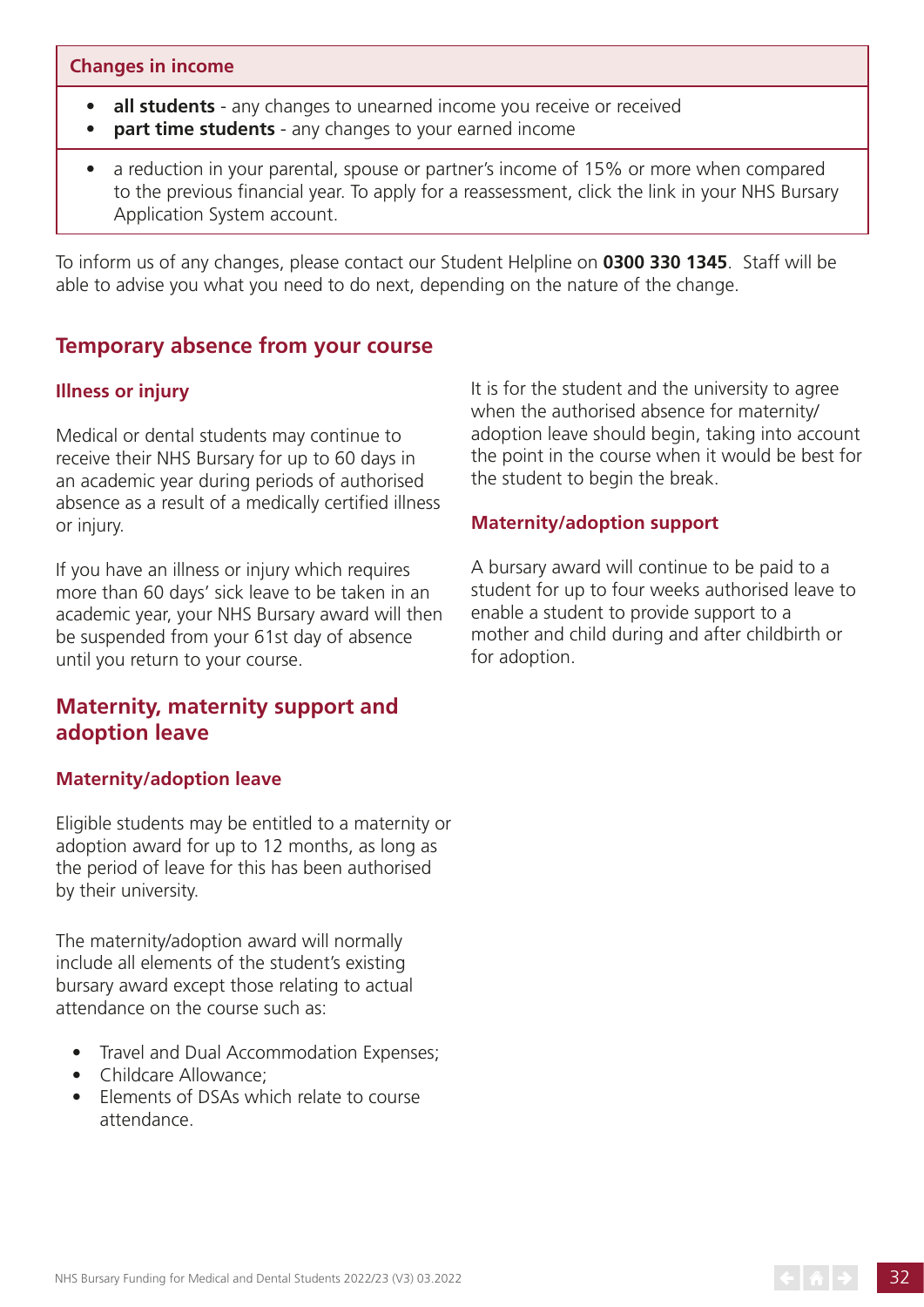# **8. Additional sources of help for medical and dental students**

#### **Student loans**

You may be entitled to a reduced student loan to provide an additional source of income while you study.

You should contact *[SFE](https://www.gov.uk/student-finance)* for information on the type of student loan or other statutory funding that may be available to you.

#### **University hardship funds**

If you are experiencing financial difficulties and you have exhausted all other forms of support, your university may be able to help you, either through hardship funds or by finding other sources of support for you. You should contact your university for further information.

#### **NHS Low Income Scheme**

If you have a low income, the *[NHS Low Income](https://www.nhsbsa.nhs.uk/nhs-low-income-scheme)*  **[Scheme](https://www.nhsbsa.nhs.uk/nhs-low-income-scheme)** could help you pay for:

- NHS prescription charges
- NHS dental treatment charges
- the cost of sight tests, glasses and contact lenses
- the cost of travelling to receive NHS treatment
- NHS wigs and fabric supports.

The amount of help you're entitled to depends on your household income and outgoings. Click on the link above for more information.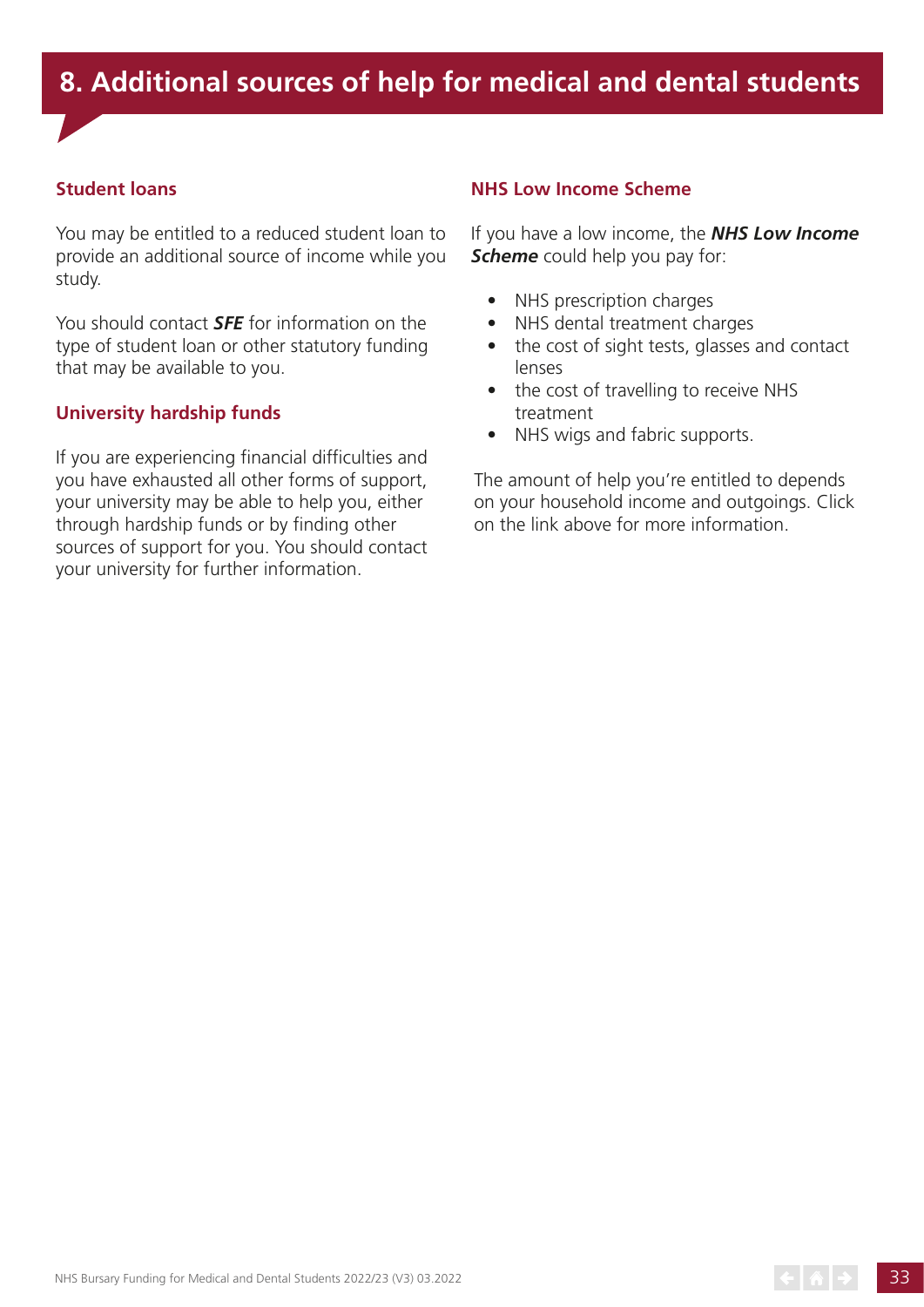#### **The NHS Bursary Hardship Grant**

This is a grant of between £100 and £3,000 (awarded at the discretion of the NHSBSA) and is intended to assist medical and dental students in genuine financial hardship. To be eligible you must be: